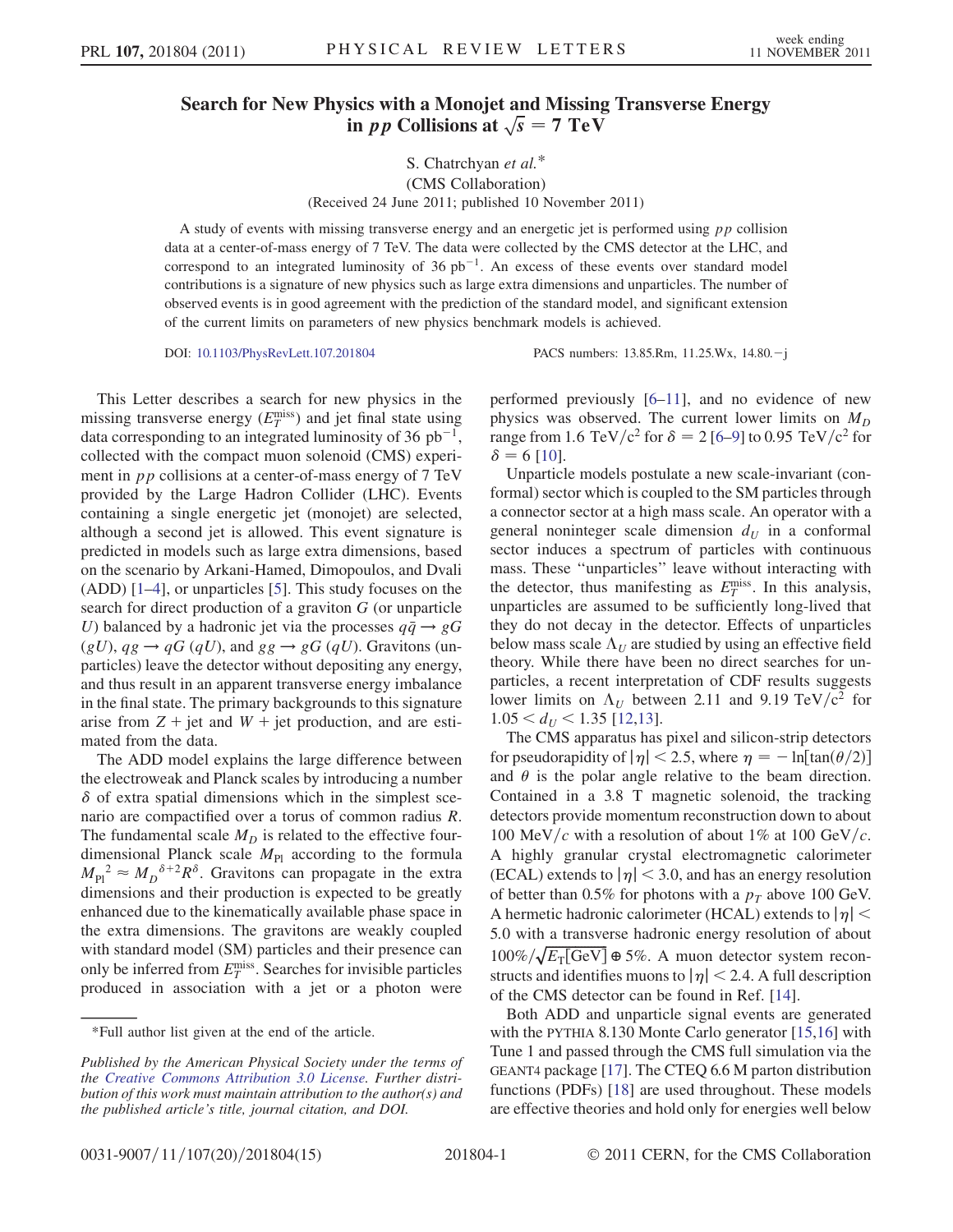$M_D(\Lambda_U)$ . For a center of mass energy of scattering partons  $\sqrt{\hat{s}} > M_D(\Lambda_U)$ , following [16], the simulated cross sections of the graviton (unparticle) are suppressed by a factor  $M_D^{4}/\hat{s}^2 (\Lambda_U^{4}/\hat{s}^2)$ . Since the  $\sqrt{\hat{s}}$  of these data is lower than the current limits on the  $M_D(\Lambda_U)$ , the results are not affected by this treatment. The next-to-leading-order (NLO) QCD corrections to the direct graviton production in ADD model are sizable and dependent on the  $p_T$  of the recoiling parton [19]. For simplicity, the following  $K$  factors ( $\sigma_{\text{NLO}}/\sigma_{\text{LO}}$ ), which correspond to a graviton  $p_T$  of several hundred GeV/c, are used; 1.5 for  $\delta = 2$ , 3 and 1.4 for  $\delta = 4, 5, 6$ . The SM samples of  $Z +$  jets and  $W +$  jets, top quark pairs and QCD multijets are produced with the LO matrix element event generator MADGRAPH [20] interfaced with PYTHIA 6.420 [21] with tune D6T [22] for parton showering. Double counting by the matrix element calculation and parton showering is resolved by using the MLM matching prescription [23] as implemented in [20].

Data collected by several jet and  $E_T^{\text{miss}}$  triggers are used in this search. These trigger paths are fully efficient for events with a value of  $E_T^{\text{miss}} > 120 \text{ GeV}$ . Events are required to have at least one good quality [24] primary vertex reconstructed within a  $\pm 15$  cm window along the beam axis around the detector center and have a transverse distance from the beam axis no more than 2 cm. Artificial signals in the calorimeter are identified by using criteria based either on energy sharing between neighboring channels or timing requirements and are removed from the further reconstruction [25]. Beam halo and other beaminduced background events are rejected by requiring at least 25% of the tracks in events with ten or more tracks to be well reconstructed [26]. Events identified to contain muons from cosmic rays are also rejected. After these requirements, some beam-related and instrumental backgrounds still remain which are removed by additional cuts described below.

Jets and  $E_T^{\text{miss}}$  are reconstructed using a particle flow technique [27]. The algorithm reconstructs particles in each event, using the information from the tracker, the ECAL, and the HCAL calorimeters and the muon system. These particles are then used as input to the jet clustering algorithm which reconstructs jets using the anti- $k<sub>T</sub>$  algorithm [28] with a distance parameter of 0.5. The missing transverse energy vector is computed as the negative vector sum of the transverse momenta of all particles reconstructed in the event, and has a magnitude denoted by  $E_T^{\text{miss}}$ . Jet energies are corrected to particle level using  $p_T$ - and  $\eta$ -dependent correction factors. These corrections are derived from Monte Carlo simulation (MC) and are supplemented by a residual correction which is derived by measuring the  $p_T$  balance in dijet events from collision data [29]. To further suppress the instrumental and beamrelated backgrounds, events are rejected if less than 15% of the energy of the highest  $p<sub>T</sub>$  jet is carried by charged hadrons or more than 80% of this energy is carried by either neutral hadrons or photons. Such jets primarily arise from the instrumental noise where energy deposition is limited to one subdetector. Jets resulting from energy deposition by beam halo or cosmic muons do not have associated tracks and thus events with such energy deposits are also rejected by these cuts. All the events passing these selection cuts were visually inspected and were found to be good pp collision events. All these data cleanup requirements reject 1.5% of the signal events as defined below.

Muon candidates are reconstructed by finding the compatible track segments in the silicon tracker and the muon detectors and requiring that the track formed using hits on these two track segments is of a good quality [30]. Muon candidates are required to be within  $|\eta| < 2.1$ . Electron candidates are reconstructed starting from a cluster of energy deposits in the ECAL, which is then matched to hits in the silicon tracker. Electron candidates are required to have  $|\eta| < 1.44$  or  $1.56 < |\eta| < 2.5$  to avoid poorly instrumented regions. Electron candidates with significant mismeasurement in the ECAL or consistent with a photon conversion are rejected [31]. Muon and electron candidates are required to originate within 2 mm of the beam axis in the transverse plane. In order to avoid rejecting events in which the muon (electron) originates from a jet, muon and electron candidates are also required to be spatially separated from jets by at least  $\Delta R = \sqrt{(\Delta \eta)^2 + (\Delta \phi)^2} = 0.5$ . Here  $\Delta \eta$  and  $\Delta \phi$  are differences between the muon (electron) and the jet directions in the pseudorapidity and azimuthal angle (in radians), respectively. An isolation parameter RelIso is defined as the scalar sum of the transverse momenta of tracks and transverse energies in the ECAL and HCAL in a cone of radius  $R = 0.3$  centered at the muon (electron) track direction, excluding the contribution from the candidate, divided by its  $p_T$ . Candidates with RelIso values below 0.15 for muons or 0.09 (0.04) for electrons in the central (forward) regions are considered isolated.

The signal sample is selected by requiring  $E_T^{\text{miss}}$  > 150 GeV and the most energetic jet  $(j_1)$  to have  $p_T(j_1)$ 110 GeV/c and  $|\eta(j_1)|$  < 2.4. Events with more than two jets ( $N_{\text{jets}} > 2$ ) with  $p_T$  above 30 GeV/c are discarded. A second jet  $(j_2)$  is allowed as signal events generally contain an initial or final state radiated jet provided its angular distance in azimuth from the highest- $p<sub>T</sub>$  jet satisfies  $\Delta\phi(j_1, j_2)$  < 2.0 radians. This angular requirement suppresses the QCD dijet events. Approximately 40% of the selected events have two jets. In order to reduce the background from W and Z bosons and top quark decays, events with isolated electrons or muons with  $p_T > 10 \text{ GeV}/c$  are rejected. Events with an isolated track with  $p_T >$ 10 GeV/ $c$  are also eliminated, as they come primarily from  $\tau$ -lepton decays. A track is considered isolated if the scalar sum of the  $p<sub>T</sub>$  of all tracks with  $p<sub>T</sub> > 1$  GeV/c in the annulus of  $0.02 < \Delta R < 0.3$  around its direction is less than 10% of its  $p_T$ .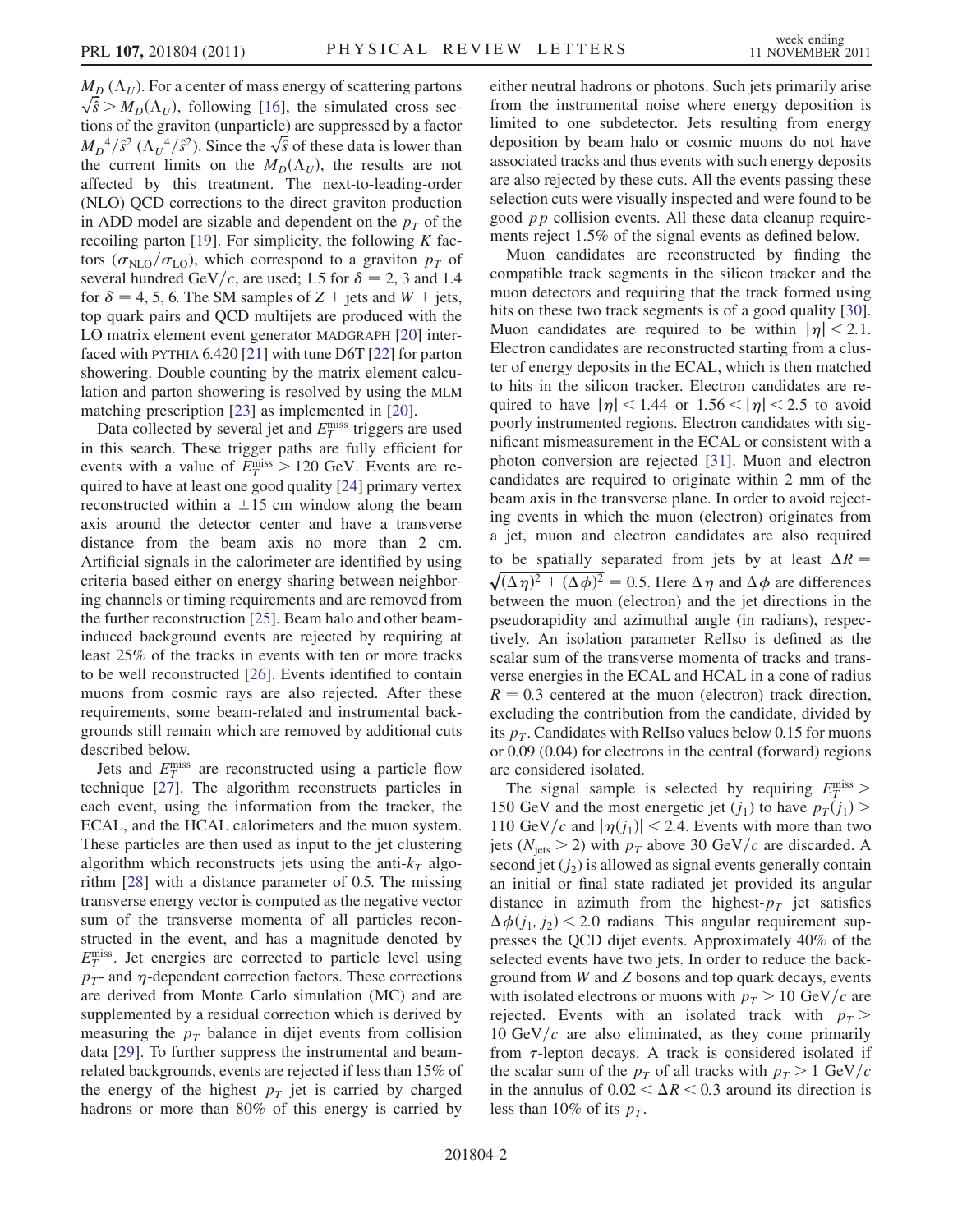| TABLE I. Event yields in data and luminosity-normalized leading-order MC calculations after each analysis cut. Lepton removal |  |
|-------------------------------------------------------------------------------------------------------------------------------|--|
| eliminates events with isolated electrons, muons, or tracks with $p_T > 10 \text{ GeV}/c$ .                                   |  |

| Requirement                                            | $W + iets$ | $Z(\nu\nu)$ + jets | $Z(\ell^+\ell^-)$ + jets | $t\bar{t}$ | OCD  | Total MC | Data |
|--------------------------------------------------------|------------|--------------------|--------------------------|------------|------|----------|------|
| $E_T^{\text{miss}} > 150 \text{ GeV}/c$ , jet cleaning | 622        | 259                | 46.7                     | 90.4       | 202  | 1220     | 1298 |
| $p_T(j_1) > 110 \text{ GeV}/c,  \eta(j_1)  < 2.4$      | 583        | 245                | 43.4                     | 76.9       | 201  | 1149     | 1193 |
| $N_{\text{jets}} \leq 2$                               | 446        | 201                | 34.3                     | 11.3       | 74.3 | 767      | 778  |
| $\Delta \phi(j_1, j_2) < 2$                            | 370        | 182                | 29.5                     | 9.1        | 6.3  | 597      | 596  |
| Lepton removal                                         | 107        | 173                | 0.8                      | 1.7        | 1.4  | 284      | 275  |

The only significant remaining backgrounds after all requirements are from electroweak processes where the final state includes neutrino(s) and thus has genuine missing transverse energy. Table I lists the number of events selected at each step of the analysis from data and simulation. The predicted event yields in the simulation are in reasonable agreement with those observed in the data.

The  $p_T(j_1)$  distribution after all signal selection cuts except the leading jet  $p_T$  requirement and  $E_T^{\text{miss}}$  distribution after all the signal selection cuts are shown in Fig. 1. The SM predictions have been determined using MC simulation and have been normalized to the measured rate in data. The shape of the data distributions is well described by the SM predictions both for the leading jet  $p<sub>T</sub>$  spectrum and the  $E_T^{\text{miss}}$  spectrum.

Rather than using the background estimates from MC calculations shown in Table I, the  $Z +$  jets with the Z boson decaying into a pair of neutrinos [denoted  $Z(\nu \nu)$  + jets] and  $W$  + jets backgrounds are estimated from  $\mu$  + jet events derived from the data sample. This control sample is selected from the same set of triggers using the same requirements as for the signal sample, except that one or more well-reconstructed and isolated muons with  $p_T$  > 20 GeV/c are explicitly required. To ensure a pure  $W$  + jets sample, the transverse mass  $M<sub>T</sub>$  is required to be between 50 and 100 GeV/ $c^2$ . The transverse mass is defined as  $M_T = \sqrt{2p_T^{\mu}E_T^{\text{miss}}(1 - \cos(\Delta \phi))}$ , where  $p_T^{\mu}$  is the transverse momentum of the muon and  $\Delta \phi$  is the angle between the muon  $p_T$  and the  $E_T^{\text{miss}}$  vectors. Within the  $M_T$ window there are 113 single-muon events in the data, compared to 103 expected from MC [95.3  $W +$  jets, 2.9  $W(\tau \nu)$  + jets, 2.4 Z + jets, 2.4  $t\bar{t}$ , and 0.08 from QCD multijets]. The shapes of the muon transverse momentum and pseudorapidity distributions observed in the data are consistent with the expectation from SM sources. We estimate the number of  $W +$  jets events remaining in the signal sample to be  $117 \pm 16$ . This estimate is obtained by scaling the  $W +$  jets MC events passing the signal selection requirement by the ratio of observed and predicted  $W$  + jets events in the muon sample. The uncertainty includes the statistical uncertainty of the data muon sample, the statistics of the MC sample, the uncertainty on the non- $W(\mu \nu)$  background contribution, and the uncertainty on the geometric and kinematic acceptance of the muons from the W decay.

To estimate the number of  $Z(\nu\nu)$  + jets background events, the number of muon events in the  $M<sub>T</sub>$  window is rescaled by several factors: (i) the correction for contributions other than  $W(\mu\nu)$  + jets, extracted from LO MC  $(0.923 \pm 0.071)$ , (ii) the reciprocal of the kinematic and geometric acceptance determined from the simulated sample  $(2.40 \pm 0.12)$ , (iii) inclusive<br> $W(\mu \nu)$  to inclusive  $Z(\nu \nu)$  conversion factor.  $W(\mu \nu)$  to inclusive  $Z(\nu \nu)$  conversion factor,  $\sigma(Z(\mu\mu))/\sigma(W(\mu\nu)) \times BR(Z \to \nu\nu)/BR(Z \to \mu\mu) =$  $[1/10.74]$  [32]  $\times$ 5.942 [33] = (0.553  $\pm$  0.021), (iv) the



FIG. 1 (color online). Distribution of  $p_T(j_1)$  (top), and missing transverse energy  $E_T^{\text{miss}}$  (bottom) requiring  $E_T^{\text{miss}} > 150 \text{ GeV}$ ,  $N_{\text{jets}} \leq 2, |\eta(j_1)| < 2.4, \Delta \phi(j_1, j_2) < 2$ , and lepton veto requirements compared to SM contribution determined using MC simulation. The background is normalized to the measured rate in data. A representative ADD signal (with  $M_D = 2 \text{ TeV}/c^2$ ,  $\delta$  = 2) is shown as a dashed red line.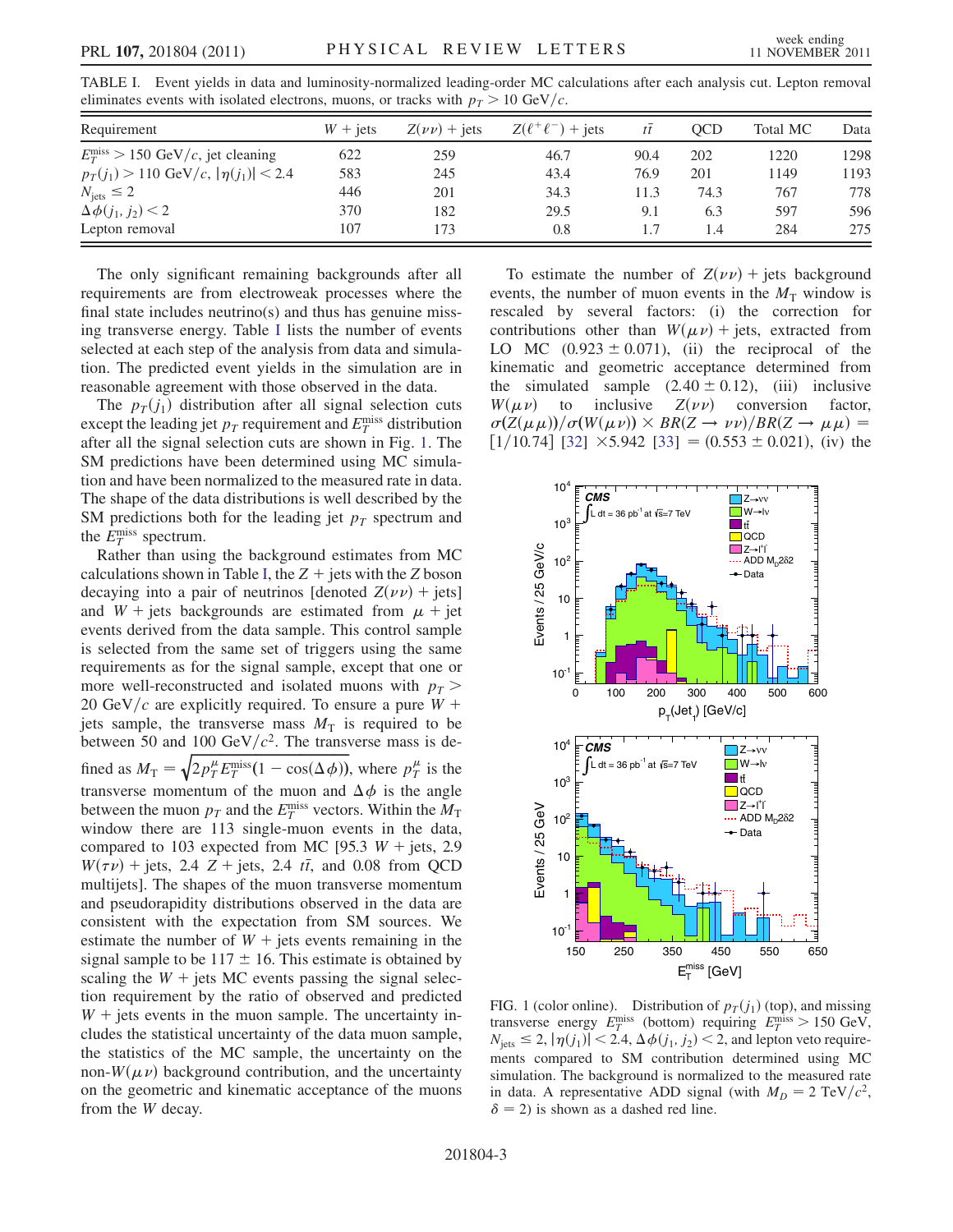spectral shape differences in  $W +$  jets and  $Z +$  jets for  $p_T(W, Z) > 150 \text{ GeV}/c$  (1.33  $\pm$  0.14), and (v) the efficiency of the lepton veto in the signal region taken from simulation (0.95  $\pm$  0.02). All uncertainties include both statistical and systematic effects. The number of  $Z(\nu\nu)$  + jets events in the signal region predicted from  $W(\mu \nu)$  + jets events is  $176 \pm 30$ . A crosscheck is made using an event sample of two opposite-sign muons with invariant mass consistent with that of a Z boson, and passing the signal selection cuts except the muon veto. In this sample, we observe 13 events which, after correcting for reconstruction efficiency, branching ratio, and detector acceptance, gives a prediction of  $162 \pm 45$  for  $Z(\nu \nu)$  + jets background. Other background contributions to the signal region from QCD, top pair production, and  $Z(\ell^+\ell^-)$  + jets production are small and are estimated using Monte Carlo simulation. We assign 100% uncertainty on this estimate. To the check accuracy of the QCD simulation, the event yield in data after relaxing the  $\Delta \phi(j_1, j_2)$  cut to 3.0 was compared with the MC prediction and was found to agree well. In addition, relaxing the  $p<sub>T</sub>$  veto cut on additional jets to 50 GeV/ $c$  increases the expected QCD background from 1.4 to only 2.1 events. The estimated number of events from all background sources is  $297 \pm 45$ . The uncertainty includes both statistical and systematic sources, with correlations taken into account.

To interpret the consistency of the observed number of events with the background expectation in the context of a model, we set exclusion limits for both the ADD model and the unparticle scenario. The upper limit on the number of non-SM events consistent with the measurements is determined using a Bayesian method [33,34] with a flat prior for signal and a log-normal density function for the background.

The most important uncertainties related to signal modeling are (i) the jet energy scale, estimated by shifting the jet four vectors by an  $\eta$ - and  $p_T$ -dependent factor [29] yielding a variation of 3%–7% (7.5%–11.5%) for the ADD (unparticle) signal acceptance, (ii) the jet energy resolution, estimated from a  $\gamma$  + jet sample [35] and resulting in a 0.3%–2.2% (0.6%–2.9%) uncertainty on the ADD (unparticle) signal acceptance, (iii) uncertainties on the PDFs, evaluated using a reweighting technique with the CTEQ6M parameterization [18] and resulting in a systematic uncertainty of 1%–2% (3%–7%) for the ADD (unparticle) signal acceptance, and (iv) a 4% uncertainty on the luminosity measurement [36]. The uncertainties for unparticle signal are higher as it has a steeper  $E_T^{\text{miss}}$  spectrum. The total systematic uncertainties, dominated by the jet energy scale uncertainty, range from 6% to 13%.

Exclusion limits at 95% confidence level (C.L.) for the ADD model are given in Table II and are a significant improvement over the previous limits. From the ADD model with  $M_D = 3 \text{ TeV}/c^2$  and  $\delta = 3$ , which has signal acceptance of  $(9.9 \pm 0.7)\%$ , we evaluate a cross-section

TABLE II. Observed and expected 95% C.L. lower limits on the ADD model parameter  $M_D$  (in TeV/ $c^2$ ) as functions of  $\delta$ , with and without NLO  $K$  factors applied.

| $\delta$                    | K factor | LO Exp. | LO Obs. | NLO Exp. | NLO Obs. |
|-----------------------------|----------|---------|---------|----------|----------|
| $\mathcal{D}_{\mathcal{L}}$ | 1.5      | 2.17    | 2.29    | 2.41     | 2.56     |
| $\mathcal{F}$               | 1.5      | 1.82    | 1.92    | 1.99     | 2.07     |
| $\overline{4}$              | 1.4      | 1.67    | 1.74    | 1.78     | 1.86     |
| 5                           | 1.4      | 1.59    | 1.65    | 1.68     | 1.74     |
| 6                           | 1.4      | 1.54    | 1.59    | 1.62     | 1.68     |

upper limit for our selection of 18.7 pb and exclude new processes at 95% C.L. above this value that result in events passing our selection cuts and having the same acceptance. For unparticles with spin  $= 0$ , production cross sections above 54 pb are excluded at 95% C.L. for  $d_U = 1.7$  and  $\Lambda_U = 1 \text{ TeV}/c^2$ . The limits for other  $d_U$  and  $\Lambda_U$  are comparable and are shown in Fig. 2; for  $d_U = (1.35, 1.40, 1.45, 1.50, 1.60, 1.70)$ , unparticles are excluded at 95% C.L. for  $\Lambda_U$  < (18.9, 8.07, 4.57, 2.90, 1.62, 1.07) TeV/ $c^2$ , compared to the expected limits of (13.4, 6.43, 3.75, 2.38,  $(13.4, 6.43, 3.75, 2.38,$ 1.46, 1.00) TeV/ $c^2$ .

In summary, a search is performed for signatures from the ADD and unparticle models in events collected by the CMS experiment from pp collisions at  $\sqrt{s} = 7$  TeV. A final state with an energetic jet and a significant amount of missing transverse energy is analyzed from the first CMS data, corresponding to an integrated luminosity of  $36$  pb<sup>-1</sup>. The QCD multijet background is reduced by several orders of magnitude to a negligible level using topological cuts. Data enriched in  $W(\mu\nu)$  events are used to estimate the  $W$  + jets and  $Z(\nu \nu)$  + jets events remaining in the signal region. The data are found to be in agreement with the expected contributions from SM



FIG. 2 (color online). Observed and expected 95% C.L. lower limits on the allowed region of unparticle model parameters  $d_U$ and  $\Lambda_U$ , compared to those derived from CDF results [12,13].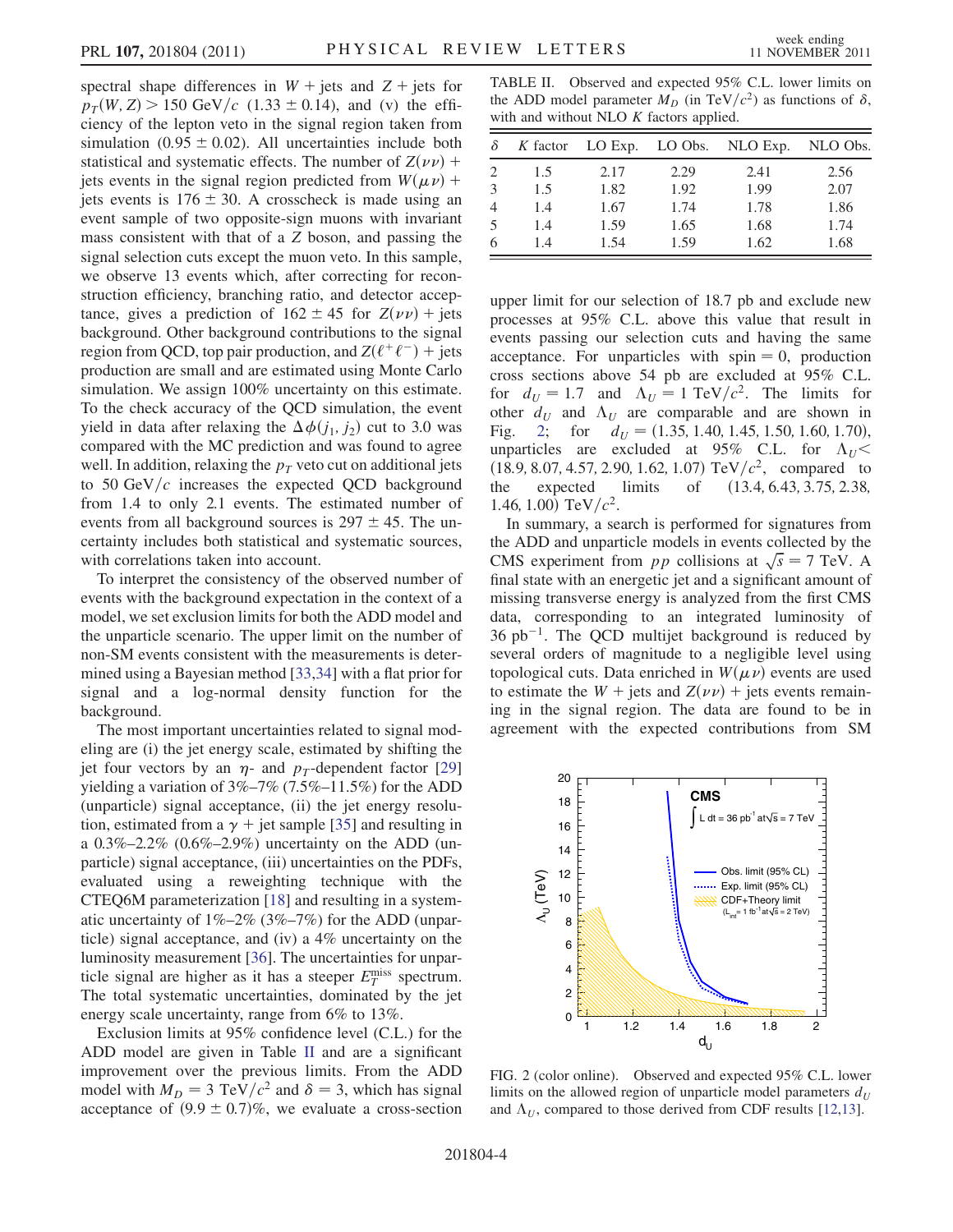processes. Limits on parameters for ADD and unparticle models are derived and constitute a significant improvement over those set by previous experiments.

We wish to congratulate our colleagues in the CERN accelerator departments for the excellent performance of the LHC machine. We thank the technical and administrative staff at CERN and other CMS institutes, and acknowledge support from: FMSR (Austria); FNRS and FWO (Belgium); CNPq, CAPES, FAPERJ, and FAPESP (Brazil); MES (Bulgaria); CERN; CAS, MoST, and NSFC (China); COLCIENCIAS (Colombia); MSES (Croatia); RPF (Cyprus); Academy of Sciences and NICPB (Estonia); Academy of Finland, ME, and HIP (Finland); CEA and CNRS/IN2P3 (France); BMBF, DFG, and HGF (Germany); GSRT (Greece); OTKA and NKTH (Hungary); DAE and DST (India); IPM (Iran); SFI (Ireland); INFN (Italy); NRF and WCU (Korea); LAS (Lithuania); CINVESTAV, CONACYT, SEP, and UASLP-FAI (Mexico); PAEC (Pakistan); SCSR (Poland); FCT (Portugal); JINR (Armenia, Belarus, Georgia, Ukraine, Uzbekistan); MST and MAE (Russia); MSTD (Serbia); MICINN and CPAN (Spain); Swiss Funding Agencies (Switzerland); NSC (Taipei); TUBITAK and TAEK (Turkey); STFC (U.K.); DOE and NSF (U.S.).

- [1] N. Arkani-Hamed, S. Dimopoulos, and G. Dvali, Phys. Lett. B 429, 263 (1998).
- [2] G. Giudice, R. Rattazzi, and J. Wells, Nucl. Phys. **B544**, 3 (1999).
- [3] T. Han, J.D. Lykken, and R.-J. Zhang, Phys. Rev. D 59, 105006 (1999).
- [4] E.A. Mirabelli, M. Perelstein, and M.E. Peskin, Phys. Rev. Lett. 82, 2236 (1999).
- [5] H. Georgi, Phys. Rev. Lett. **98**, 221601 (2007).
- [6] ALEPH Collaboration, Eur. Phys. J. C **28**, 1 (2003).
- [7] OPAL Collaboration, Eur. Phys. J. C 18, 253 (2000).
- [8] DELPHI Collaboration, Eur. Phys. J. C 38, 395 (2005).
- [9] L3 Collaboration, Phys. Lett. B 587, 16 (2004).
- [10] CDF Collaboration, Phys. Rev. Lett. **101**, 181602 (2008).
- [11] D0 Collaboration, Phys. Rev. Lett. **101**, 011601 (2008).
- [12] A. Delgado and M. J. Strassler, Phys. Rev. D 81, 056003 (2010).
- [13] S. Kathrein, S. Knapen, and M. Strassler, Phys. Rev. D 84, 015010 (2011).
- [14] CMS Collaboration, JINST 3, S08004 (2008).
- [15] T. Sjöstrand, S. Mrenna, and P. Z. Skands, Comput. Phys. Commun. 178, 852 (2008).
- [16] S. Ask, I. Akin, L. Benucci, A. DeRoeck, M. Goebel, and J. Haller, Comput. Phys. Commun. 181, 1593 (2010).
- [17] J. Allison et al., IEEE Trans. Nucl. Sci. 53, 270 (2006).
- [18] J. Pumplin, D. Stump, J. Huston, H.-L. Lai, P. Nadolsky, and W.-K. Tung, J. High Energy Phys. 07 (2002) 012.
- [19] S. Karg, M. Kramer, Q. Li, and D. Zeppenfeld, Phys. Rev. D 81, 094036 (2010).
- [20] J. Alwall, P. Demin, S. de Visscher, R. Frederix, M. Herquet, F. Maltoni, T. Plehn, D. Rainwater, and T. Stelzer, J. High Energy Phys. 09 (2007) 028.
- [21] T. Sjöstrand, S. Mrenna, and P.Z. Skands, J. High Energy Phys. 05 (2006) 026.
- [22] R. Field, in Proceedings of the First International Workshop on Multiple Partonic Interactions at the LHC, DESY-PROC-2009-06, edited by P. Bartalini and L. Fano (DESY, Perugia, 2008).
- [23] M.L. Mangano, M. Moretti, and R. Pittau, Nucl. Phys. B632, 343 (2002).
- [24] CMS Collaboration, Eur. Phys. J. C **70**, 1165 (2010).
- [25] CMS Collaboration, CMS Physics Analysis Summary Report No. CMS-PAS-JME-10-004, 2010.
- [26] CMS Collaboration, J. High Energy Phys. 02 (2010) 041.
- [27] CMS Collaboration, CMS Physics Analysis Summary Report No. CMS-PAS-PFT-09-001, 2009.
- [28] M. Cacciari, G. Salam, and G. Soyez, J. High Energy Phys. 04 (2008) 063.
- [29] CMS Collaboration, CMS Physics Analysis Summary Report No. CMS-PAS-JME-10-010, 2010.
- [30] CMS Collaboration, CMS Physics Analysis Summary Report No. CMS-PAS-MUO-10-002, 2010.
- [31] CMS Collaboration, CMS Physics Analysis Summary Report No. CMS-PAS-EGM-10-004, 2010.
- [32] CMS Collaboration, J. High Energy Phys. 01 (2011) 080.
- [33] K. Nakamura et al. (Particle Data Group), J. Phys. G 37, 075021 (2010).
- [34] L. Moneta, K. Belasco, K. Cranmer, A. Lazzaro, D. Piparo, G. Schott, W. Verkerke, and M. Wolf, in Proceedings of the 13th International Workshop on Advanced Computing and Analysis Techniques in Physics Research (ACAT2010), (SISSA, 2010), PoS (ACAT2010)057; arXiv:1009.1003.
- [35] CMS Collaboration, CMS Physics Analysis Summary Report No. CMS-PAS-JME-10-014, 2010.
- [36] CMS Collaboration, CMS Detector Performance Summary Report No. CMS-DP-2011-002, 2011.

S. Chatrchyan,<sup>1</sup> V. Khachatryan,<sup>1</sup> A. M. Sirunyan,<sup>1</sup> A. Tumasyan,<sup>1</sup> W. Adam,<sup>2</sup> T. Bergauer,<sup>2</sup> M. Dragicevic,<sup>2</sup> J. Erö,<sup>2</sup>

C. Fabjan,<sup>2</sup> M. Friedl,<sup>2</sup> R. Frühwirth,<sup>2</sup> V. M. Ghete,<sup>2</sup> J. Hammer,<sup>2,b</sup> S. Hänsel,<sup>2</sup> M. Hoch,<sup>2</sup> N. Hörmann,<sup>2</sup> J. Hrubec,<sup>2</sup>

M. Jeitler,<sup>2</sup> W. Kiesenhofer,<sup>2</sup> M. Krammer,<sup>2</sup> D. Liko,<sup>2</sup> I. Mikulec,<sup>2</sup> M. Pernicka,<sup>2</sup> H. Rohringer,<sup>2</sup> R. Schöfbeck,<sup>2</sup>

- J. Strauss,<sup>2</sup> A. Taurok,<sup>2</sup> F. Teischinger,<sup>2</sup> P. Wagner,<sup>2</sup> W. Waltenberger,<sup>2</sup> G. Walzel,<sup>2</sup> E. Widl,<sup>2</sup> C.-E. Wulz,<sup>2</sup>
- V. Mossolov,<sup>3</sup> N. Shumeiko,<sup>3</sup> J. Suarez Gonzalez,<sup>3</sup> S. Bansal,<sup>4</sup> L. Benucci,<sup>4</sup> E. A. De Wolf,<sup>4</sup> X. Janssen,<sup>4</sup> J. Maes,<sup>4</sup> T. Maes,<sup>4</sup> L. Mucibello,<sup>4</sup> S. Ochesanu,<sup>4</sup> B. Roland,<sup>4</sup> R. Rougny,<sup>4</sup> M. Selvaggi,<sup>4</sup> H. Van Haevermaet,<sup>4</sup>
- P. Van Mechelen,<sup>4</sup> N. Van Remortel,<sup>4</sup> F. Blekman,<sup>5</sup> S. Blyweert,<sup>5</sup> J. D'Hondt,<sup>5</sup> O. Devroede,<sup>5</sup> R. Gonzalez Suarez,<sup>5</sup> A. Kalogeropoulos,<sup>5</sup> M. Maes,<sup>5</sup> W. Van Doninck,<sup>5</sup> P. Van Mulders,<sup>5</sup> G. P. Van Onsem,<sup>5</sup> I. Villella,<sup>5</sup> O. Charaf,<sup>6</sup>
	-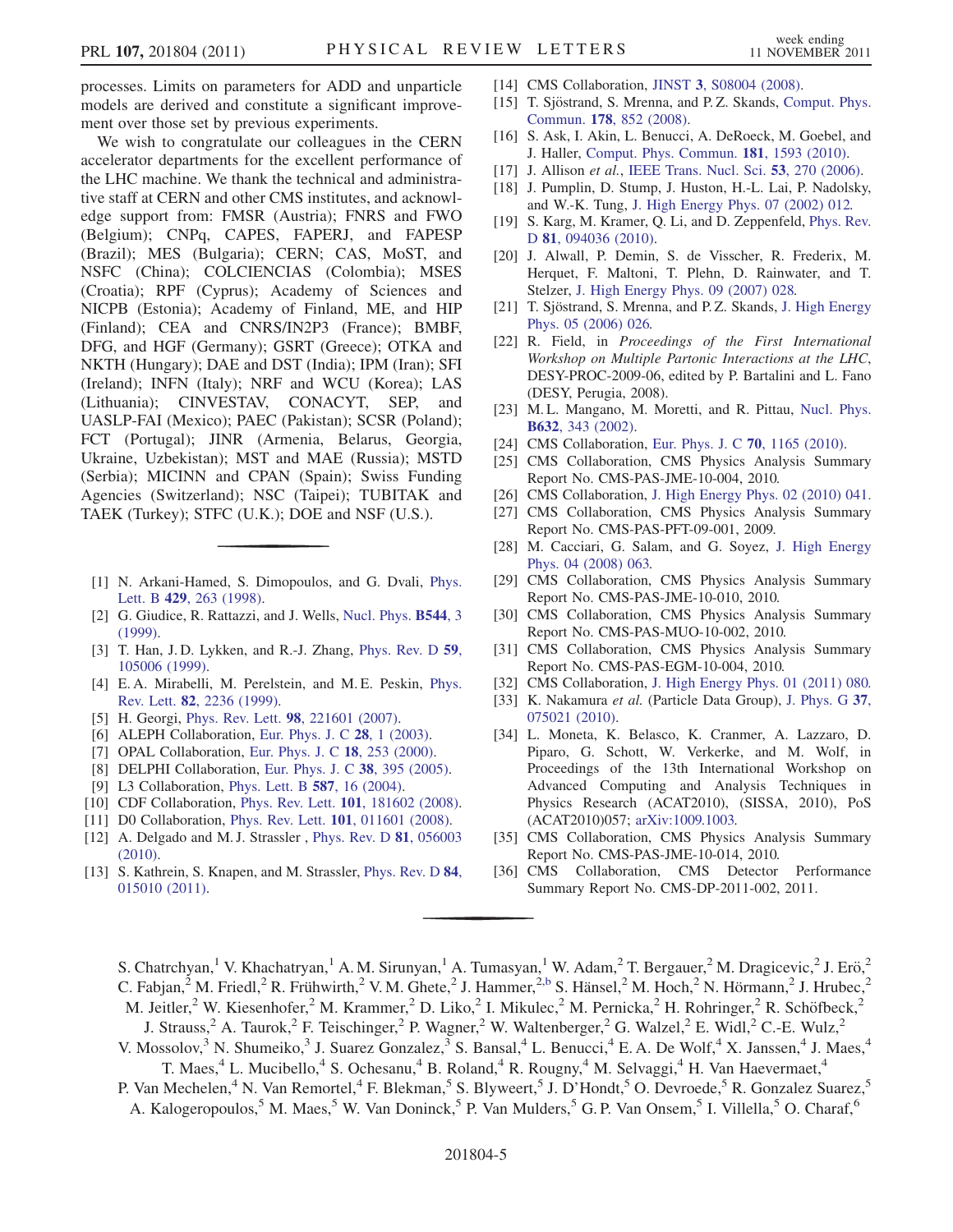B. Clerbaux,<sup>6</sup> G. De Lentdecker,<sup>6</sup> V. Dero,<sup>6</sup> A. P. R. Gay,<sup>6</sup> G. H. Hammad,<sup>6</sup> T. Hreus,<sup>6</sup> P. E. Marage,<sup>6</sup> L. Thomas,<sup>6</sup> C. Vander Velde,<sup>6</sup> P. Vanlaer,<sup>6</sup> V. Adler,<sup>7</sup> A. Cimmino,<sup>7</sup> S. Costantini,<sup>7</sup> M. Grunewald,<sup>7</sup> B. Klein,<sup>7</sup> J. Lellouch,<sup>7</sup> A. Marinov,<sup>7</sup> J. Mccartin,<sup>7</sup> D. Ryckbosch,<sup>7</sup> F. Thyssen,<sup>7</sup> M. Tytgat,<sup>7</sup> L. Vanelderen,<sup>7</sup> P. Verwilligen,<sup>7</sup> S. Walsh,<sup>7</sup> N. Zaganidis,<sup>7</sup> S. Basegmez, <sup>8</sup> G. Bruno, <sup>8</sup> J. Caudron, <sup>8</sup> L. Ceard, <sup>8</sup> E. Cortina Gil, <sup>8</sup> J. De Favereau De Jeneret, <sup>8</sup> C. Delaere,<sup>8,b</sup> D. Favart, <sup>8</sup> A. Giammanco, <sup>8</sup> G. Grégoire, <sup>8</sup> J. Hollar, <sup>8</sup> V. Lemaitre, <sup>8</sup> J. Liao, <sup>8</sup> O. Militaru, <sup>8</sup> C. Nuttens, <sup>8</sup> S. Ovyn, <sup>8</sup> D. Pagano, <sup>8</sup> A. Pin, <sup>8</sup> K. Piotrzkowski, <sup>8</sup> N. Schul, <sup>8</sup> N. Beliy, <sup>9</sup> T. Caebergs, <sup>9</sup> E. Daubie, <sup>9</sup> G. A. Alves, <sup>10</sup> L. Brito,<sup>10</sup> D. De Jesus Damiao,<sup>10</sup> M. E. Pol,<sup>10</sup> M. H. G. Souza,<sup>10</sup> W. L. Aldá Júnior,<sup>11</sup> W. Carvalho,<sup>11</sup> E. M. Da Costa,<sup>11</sup> C. De Oliveira Martins,<sup>11</sup> S. Fonseca De Souza,<sup>11</sup> L. Mundim,<sup>11</sup> H. Nogima,<sup>11</sup> V. Oguri,<sup>11</sup> W. L. Prado Da Silva,<sup>11</sup> A. Santoro,<sup>11</sup> S. M. Silva Do Amaral,<sup>11</sup> A. Sznajder,<sup>11</sup> C. A. Bernardes,<sup>12,c</sup> F. A. Dias,<sup>12</sup> T. R. Fernandez Perez Tomei,<sup>12</sup> E. M. Gregores,<sup>12,c</sup> C. Lagana,<sup>12</sup> F. Marinho,<sup>12</sup> P. G. Mercadante,<sup>12,c</sup> S. F. Novaes,<sup>12</sup> Sandra S. Padula,<sup>12</sup> N. Darmenov,<sup>13,b</sup> V. Genchev,<sup>13,b</sup> P. Iaydjiev,<sup>13,b</sup> S. Piperov,<sup>13</sup> M. Rodozov,<sup>13</sup> S. Stoykova,<sup>13</sup> G. Sultanov,<sup>13</sup> V. Tcholakov,<sup>13</sup> R. Trayanov,<sup>13</sup> A. Dimitrov,<sup>14</sup> R. Hadjiiska,<sup>14</sup> A. Karadzhinova,<sup>14</sup> V. Kozhuharov,<sup>14</sup> L. Litov,<sup>14</sup> M. Mateev,<sup>14</sup> B. Pavlov,<sup>14</sup> P. Petkov,<sup>14</sup> J. G. Bian,<sup>15</sup> G. M. Chen,<sup>15</sup> H. S. Chen,<sup>15</sup> C. H. Jiang,<sup>15</sup> D. Liang,<sup>15</sup> S. Liang, <sup>15</sup> X. Meng, <sup>15</sup> J. Tao, <sup>15</sup> J. Wang, <sup>15</sup> J. Wang, <sup>15</sup> X. Wang, <sup>15</sup> Z. Wang, <sup>15</sup> H. Xiao, <sup>15</sup> M. Xu, <sup>15</sup> J. Zang, <sup>15</sup> Z. Zhang, <sup>15</sup> Y. Ban, <sup>16</sup> S. Guo, <sup>16</sup> Y. Guo, <sup>16</sup> W. Li, <sup>16</sup> Y. Mao, <sup>16</sup> S. J. Qian, <sup>16</sup> H. Teng, <sup>16</sup> B. Zhu, <sup>16</sup> W. Zou, <sup>16</sup> A. Cabrera,<sup>17</sup> B. Gomez Moreno,<sup>17</sup> A. A. Ocampo Rios,<sup>17</sup> A. F. Osorio Oliveros,<sup>17</sup> J. C. Sanabria,<sup>17</sup> N. Godinovic,<sup>18</sup> D. Lelas,<sup>18</sup> K. Lelas,<sup>18</sup> R. Plestina,<sup>18,d</sup> D. Polic,<sup>18</sup> I. Puljak,<sup>18</sup> Z. Antunovic,<sup>19</sup> M. Dzelalija,<sup>19</sup> V. Brigljevic,<sup>20</sup> S. Duric,<sup>20</sup> K. Kadija,<sup>20</sup> S. Morovic,<sup>20</sup> A. Attikis,<sup>21</sup> M. Galanti,<sup>21</sup> J. Mousa,<sup>21</sup> C. Nicolaou,<sup>21</sup> F. Ptochos,<sup>21</sup> P. A. Razis,<sup>21</sup> M. Finger,<sup>22</sup> M. Finger, Jr.,<sup>22</sup> A. Awad,<sup>23</sup> S. Khalil,<sup>23,e</sup> A. Radi,<sup>23,f</sup> A. Hektor,<sup>24</sup> M. Kadastik,<sup>24</sup> M. Müntel,<sup>24</sup> M. Raidal,<sup>24</sup> L. Rebane,<sup>24</sup> A. Tiko,<sup>24</sup> V. Azzolini,<sup>25</sup> P. Eerola,<sup>25</sup> G. Fedi,<sup>25</sup> S. Czellar,<sup>26</sup> J. Härkönen,<sup>26</sup> A. Heikkinen,<sup>26</sup> V. Karimäki,<sup>26</sup> R. Kinnunen,<sup>26</sup> M. J. Kortelainen,<sup>26</sup> T. Lampén,<sup>26</sup> K. Lassila-Perini,<sup>26</sup> S. Lehti,<sup>26</sup> T. Lindén,<sup>26</sup> P. Luukka,<sup>26</sup> T. Mäenpää,<sup>26</sup> E. Tuominen,<sup>26</sup> J. Tuominiemi,<sup>26</sup> E. Tuovinen,<sup>26</sup> D. Ungaro,<sup>26</sup> L. Wendland,<sup>26</sup> K. Banzuzi,<sup>27</sup> A. Karjalainen,<sup>27</sup> A. Korpela,<sup>27</sup> T. Tuuva,<sup>27</sup> D. Sillou,<sup>28</sup> M. Besancon,<sup>29</sup> S. Choudhury,<sup>29</sup> M. Dejardin,<sup>29</sup> D. Denegri,<sup>29</sup> B. Fabbro,<sup>29</sup> J. L. Faure,<sup>29</sup> F. Ferri,<sup>29</sup> S. Ganjour,<sup>29</sup> F. X. Gentit,<sup>29</sup> A. Givernaud,<sup>29</sup> P. Gras,<sup>29</sup> G. Hamel de Monchenault,<sup>29</sup> P. Jarry,<sup>29</sup> E. Locci,<sup>29</sup> J. Malcles,<sup>29</sup> M. Marionneau,<sup>29</sup> L. Millischer,<sup>29</sup> J. Rander,<sup>29</sup> A. Rosowsky,<sup>29</sup> I. Shreyber,<sup>29</sup> M. Titov,<sup>29</sup> P. Verrecchia,<sup>29</sup> S. Baffioni,<sup>30</sup> F. Beaudette,<sup>30</sup> L. Benhabib,<sup>30</sup> L. Bianchini,<sup>30</sup> M. Bluj,<sup>30</sup>,g C. Broutin,<sup>30</sup> P. Busson,<sup>30</sup> C. Charlot,<sup>30</sup> T. Dahms,<sup>30</sup> L. Dobrzynski,<sup>30</sup> S. Elgammal,<sup>30</sup> R. Granier de Cassagnac,<sup>30</sup> M. Haguenauer,<sup>30</sup> P. Miné,<sup>30</sup> C. Mironov,<sup>30</sup> C. Ochando,<sup>30</sup> P. Paganini,<sup>30</sup> D. Sabes,<sup>30</sup> R. Salerno,<sup>30</sup> Y. Sirois,<sup>30</sup> C. Thiebaux,<sup>30</sup> B. Wyslouch,<sup>30,h</sup> A. Zabi,<sup>30</sup> J.-L. Agram,<sup>31,i</sup> J. Andrea,<sup>31</sup> D. Bloch,<sup>31</sup> D. Bodin,<sup>31</sup> J.-M. Brom,<sup>31</sup> M. Cardaci,<sup>31</sup> E.C. Chabert,<sup>31</sup> C. Collard,<sup>31</sup> E. Conte,<sup>31,i</sup> F. Drouhin,<sup>31,i</sup> C. Ferro,<sup>31</sup> J.-C. Fontaine,<sup>31,i</sup> D. Gelé,<sup>31</sup> U. Goerlach,<sup>31</sup> S. Greder,<sup>31</sup> P. Juillot,<sup>31</sup> M. Karim,<sup>31,i</sup> A.-C. Le Bihan,<sup>31</sup> Y. Mikami,<sup>31</sup> P. Van Hove,<sup>31</sup> F. Fassi,<sup>32</sup> D. Mercier,<sup>32</sup> C. Baty,<sup>33</sup> S. Beauceron,<sup>33</sup> N. Beaupere,<sup>33</sup> M. Bedjidian,<sup>33</sup> O. Bondu,<sup>33</sup> G. Boudoul,<sup>33</sup> D. Boumediene,<sup>33</sup> H. Brun,<sup>33</sup> J. Chasserat,<sup>33</sup> R. Chierici,<sup>33</sup> D. Contardo,<sup>33</sup> P. Depasse,<sup>33</sup> H. El Mamouni,<sup>33</sup> J. Fay,<sup>33</sup> S. Gascon,<sup>33</sup> B. Ille,<sup>33</sup> T. Kurca,<sup>33</sup> T. Le Grand,<sup>33</sup> M. Lethuillier,<sup>33</sup> L. Mirabito,<sup>33</sup> S. Perries,<sup>33</sup> V. Sordini,<sup>33</sup> S. Tosi,<sup>33</sup> Y. Tschudi,<sup>33</sup> P. Verdier,<sup>33</sup> D. Lomidze,<sup>34</sup> G. Anagnostou,<sup>35</sup> S. Beranek,<sup>35</sup> M. Edelhoff,<sup>35</sup> L. Feld,<sup>35</sup> N. Heracleous,<sup>35</sup> O. Hindrichs,<sup>35</sup> R. Jussen,<sup>35</sup> K. Klein,<sup>35</sup> J. Merz,<sup>35</sup> N. Mohr,<sup>35</sup> A. Ostapchuk,<sup>35</sup> A. Perieanu,<sup>35</sup> F. Raupach,<sup>35</sup> J. Sammet,<sup>35</sup> S. Schael,<sup>35</sup> D. Sprenger,<sup>35</sup> H. Weber,<sup>35</sup> M. Weber,<sup>35</sup> B. Wittmer,<sup>35</sup> M. Ata,<sup>36</sup> E. Dietz-Laursonn,<sup>36</sup> M. Erdmann,<sup>36</sup> T. Hebbeker,<sup>36</sup> A. Hinzmann,<sup>36</sup> K. Hoepfner,<sup>36</sup> T. Klimkovich,<sup>36</sup> D. Klingebiel,<sup>36</sup> P. Kreuzer,<sup>36</sup> D. Lanske,<sup>36,a</sup> J. Lingemann,<sup>36</sup> C. Magass,<sup>36</sup> M. Merschmeyer,<sup>36</sup> A. Meyer,<sup>36</sup> P. Papacz,<sup>36</sup> H. Pieta,<sup>36</sup> H. Reithler,<sup>36</sup> S. A. Schmitz,<sup>36</sup> L. Sonnenschein,<sup>36</sup> J. Steggemann,<sup>36</sup> D. Teyssier,<sup>36</sup> M. Bontenackels,<sup>37</sup> M. Davids,<sup>37</sup> M. Duda,<sup>37</sup> G. Flügge,<sup>37</sup> H. Geenen,<sup>37</sup> M. Giffels,<sup>37</sup> W. Haj Ahmad,<sup>37</sup> D. Heydhausen,<sup>37</sup> F. Hoehle,<sup>37</sup> B. Kargoll,<sup>37</sup> T. Kress,<sup>37</sup> Y. Kuessel,<sup>37</sup> A. Linn,<sup>37</sup> A. Nowack,<sup>37</sup> L. Perchalla,<sup>37</sup> O. Pooth,<sup>37</sup> J. Rennefeld,<sup>37</sup> P. Sauerland,<sup>37</sup> A. Stahl,<sup>37</sup> M. Thomas,<sup>37</sup> D. Tornier,<sup>37</sup> M. H. Zoeller,<sup>37</sup> M. Aldaya Martin,<sup>38</sup> W. Behrenhoff,<sup>38</sup> U. Behrens,<sup>38</sup> M. Bergholz,<sup>38,j</sup> A. Bethani,<sup>38</sup> K. Borras,<sup>38</sup> A. Cakir,<sup>38</sup> A. Campbell,<sup>38</sup> E. Castro,<sup>38</sup> D. Dammann,<sup>38</sup> G. Eckerlin,<sup>38</sup> D. Eckstein,<sup>38</sup> A. Flossdorf,<sup>38</sup> G. Flucke,<sup>38</sup> A. Geiser,<sup>38</sup> J. Hauk,<sup>38</sup> H. Jung,<sup>38,b</sup> M. Kasemann,<sup>38</sup> I. Katkov,<sup>38,k</sup> P. Katsas,<sup>38</sup> C. Kleinwort,<sup>38</sup> H. Kluge,<sup>38</sup> A. Knutsson,<sup>38</sup> M. Krämer,<sup>38</sup> D. Krücker,<sup>38</sup> E. Kuznetsova,<sup>38</sup> W. Lange,<sup>38</sup> W. Lohmann,<sup>38,j</sup> R. Mankel,<sup>38</sup> M. Marienfeld,<sup>38</sup> I.-A. Melzer-Pellmann,<sup>38</sup> A. B. Meyer,<sup>38</sup> J. Mnich,<sup>38</sup> A. Mussgiller,<sup>38</sup> J. Olzem,<sup>38</sup> A. Petrukhin,<sup>38</sup> D. Pitzl,<sup>38</sup> A. Raspereza,<sup>38</sup> A. Raval,<sup>38</sup> M. Rosin,<sup>38</sup> R. Schmidt,<sup>38,j</sup> T. Schoerner-Sadenius,<sup>38</sup> N. Sen,<sup>38</sup> A. Spiridonov,<sup>38</sup> M. Stein,<sup>38</sup> J. Tomaszewska,<sup>38</sup> R. Walsh,<sup>38</sup> C. Wissing,<sup>38</sup> C. Autermann,<sup>39</sup> V. Blobel,<sup>39</sup> S. Bobrovskyi,<sup>39</sup> J. Draeger,<sup>39</sup> H. Enderle,<sup>39</sup> U. Gebbert,<sup>39</sup> M. Görner,<sup>39</sup> K. Kaschube,<sup>39</sup> G. Kaussen,<sup>39</sup> H. Kirschenmann,<sup>39</sup> R. Klanner,<sup>39</sup>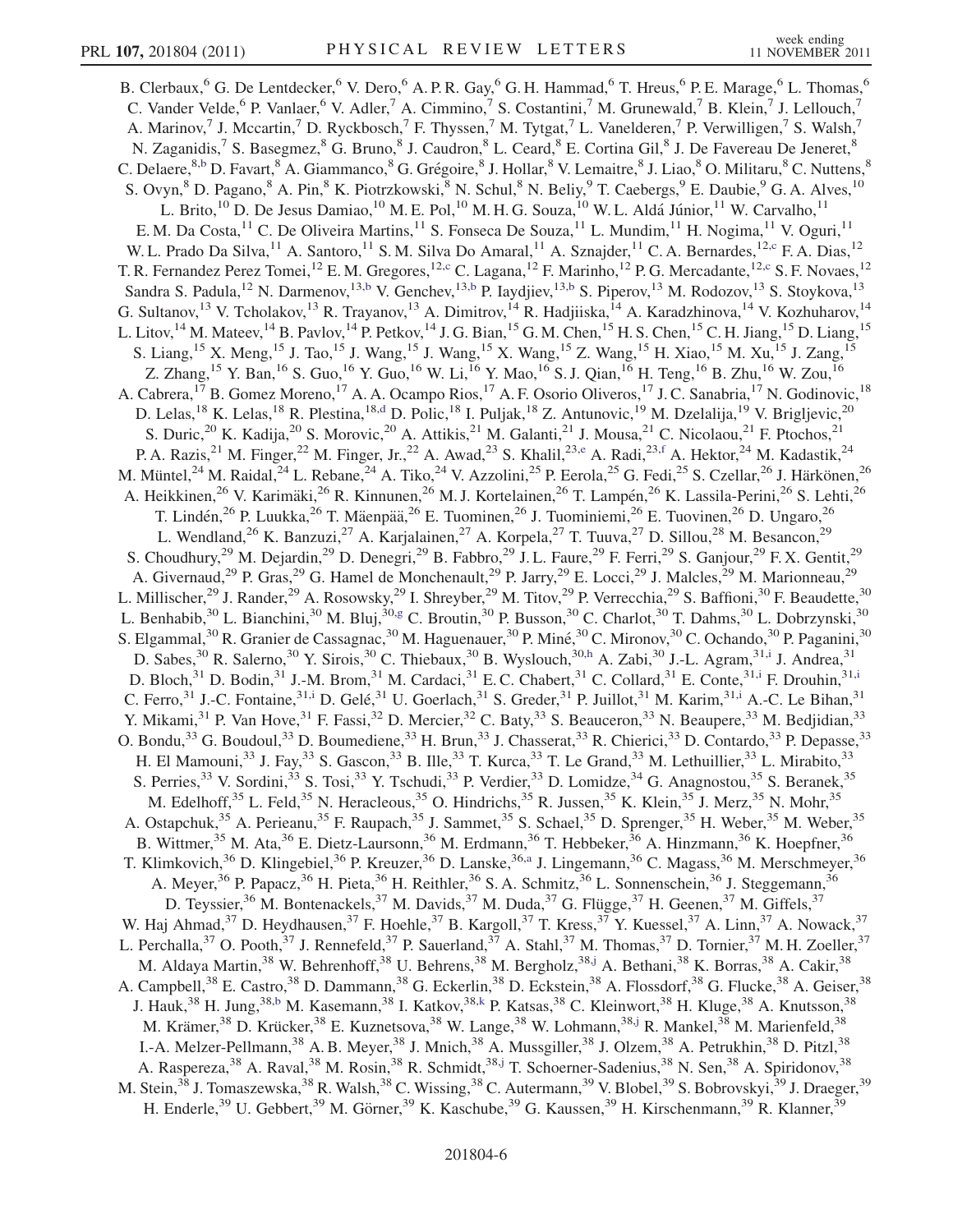J. Lange,<sup>39</sup> B. Mura,<sup>39</sup> S. Naumann-Emme,<sup>39</sup> F. Nowak,<sup>39</sup> N. Pietsch,<sup>39</sup> C. Sander,<sup>39</sup> H. Schettler,<sup>39</sup> P. Schleper,<sup>39</sup> E. Schlieckau,<sup>39</sup> M. Schröder,<sup>39</sup> T. Schum,<sup>39</sup> J. Schwandt,<sup>39</sup> H. Stadie,<sup>39</sup> G. Steinbrück,<sup>39</sup> J. Thomsen,<sup>39</sup> C. Barth,<sup>40</sup> J. Bauer,<sup>40</sup> J. Berger,<sup>40</sup> V. Buege,<sup>40</sup> T. Chwalek,<sup>40</sup> W. De Boer,<sup>40</sup> A. Dierlamm,<sup>40</sup> G. Dirkes,<sup>40</sup> M. Feindt,<sup>40</sup> J. Gruschke,<sup>40</sup> C. Hackstein,<sup>40</sup> F. Hartmann,<sup>40</sup> M. Heinrich,<sup>40</sup> H. Held,<sup>40</sup> K. H. Hoffmann,<sup>40</sup> S. Honc,<sup>40</sup> J. R. Komaragiri,<sup>40</sup> T. Kuhr,<sup>40</sup> D. Martschei,<sup>40</sup> S. Mueller,<sup>40</sup> Th. Müller,<sup>40</sup> M. Niegel,<sup>40</sup> O. Oberst,<sup>40</sup> A. Oehler,<sup>40</sup> J. Ott,<sup>40</sup> T. Peiffer,<sup>40</sup> G. Quast,<sup>40</sup> K. Rabbertz,<sup>40</sup> F. Ratnikov,<sup>40</sup> N. Ratnikova,<sup>40</sup> M. Renz,<sup>40</sup> C. Saout,<sup>40</sup> A. Scheurer,<sup>40</sup> P. Schieferdecker,<sup>40</sup> F.-P. Schilling,<sup>40</sup> G. Schott,<sup>40</sup> H. J. Simonis,<sup>40</sup> F. M. Stober,<sup>40</sup> D. Troendle,<sup>40</sup> J. Wagner-Kuhr,<sup>40</sup> T. Weiler,<sup>40</sup> M. Zeise,<sup>40</sup> V. Zhukov,<sup>40,k</sup> E. B. Ziebarth,<sup>40</sup> G. Daskalakis,<sup>41</sup> T. Geralis,<sup>41</sup> S. Kesisoglou,<sup>41</sup> A. Kyriakis,<sup>41</sup> D. Loukas,<sup>41</sup> I. Manolakos,<sup>41</sup> A. Markou,<sup>41</sup> C. Markou,<sup>41</sup> C. Mavrommatis,<sup>41</sup> E. Ntomari,<sup>41</sup> E. Petrakou,<sup>41</sup> L. Gouskos,<sup>42</sup> T. J. Mertzimekis,<sup>42</sup> A. Panagiotou,<sup>42</sup> E. Stiliaris,<sup>42</sup> I. Evangelou,<sup>43</sup> C. Foudas,<sup>43</sup> P. Kokkas,<sup>43</sup> N. Manthos,<sup>43</sup> I. Papadopoulos,<sup>43</sup> V. Patras,<sup>43</sup> F. A. Triantis,<sup>43</sup> A. Aranyi,<sup>44</sup> G. Bencze,<sup>44</sup> L. Boldizsar,<sup>44</sup> C. Hajdu,<sup>44,b</sup> P. Hidas,<sup>44</sup> D. Horvath,<sup>44,l</sup> A. Kapusi,<sup>44</sup> K. Krajczar,<sup>44,m</sup> F. Sikler,<sup>44,b</sup> G. I. Veres,<sup>44,m</sup> G. Vesztergombi,<sup>44,m</sup> N. Beni,<sup>45</sup> J. Molnar,<sup>45</sup> J. Palinkas,<sup>45</sup> Z. Szillasi,<sup>45</sup> V. Veszpremi,<sup>45</sup> P. Raics,<sup>46</sup> Z. L. Trocsanyi,<sup>46</sup> B. Ujvari,<sup>46</sup> S. B. Beri,<sup>47</sup> V. Bhatnagar,<sup>47</sup> N. Dhingra,<sup>47</sup> R. Gupta,<sup>47</sup> M. Jindal,<sup>47</sup> M. Kaur,<sup>47</sup> J. M. Kohli,<sup>47</sup> M. Z. Mehta,<sup>47</sup> N. Nishu,<sup>47</sup> L. K. Saini,<sup>47</sup> A. Sharma,<sup>47</sup> A. P. Singh,<sup>47</sup> J. Singh,<sup>47</sup> S. P. Singh,<sup>47</sup> S. Ahuja,<sup>48</sup> B. C. Choudhary,<sup>48</sup> P. Gupta,<sup>48</sup> S. Jain,<sup>48</sup> S. Jain,<sup>48</sup> A. Kumar,<sup>48</sup> A. Kumar,<sup>48</sup> M. Naimuddin,<sup>48</sup> K. Ranjan,<sup>48</sup> R. K. Shivpuri,<sup>48</sup> S. Banerjee,<sup>49</sup> S. Bhattacharya,<sup>49</sup> S. Dutta,<sup>49</sup> B. Gomber,<sup>49</sup> R. Khurana,<sup>49</sup> S. Sarkar,<sup>49</sup> R. K. Choudhury,<sup>50</sup> D. Dutta,<sup>50</sup> S. Kailas,<sup>50</sup> V. Kumar,<sup>50</sup> P. Mehta,<sup>50</sup> A. K. Mohanty,<sup>50,b</sup> L. M. Pant,<sup>50</sup> P. Shukla,<sup>50</sup> T. Aziz,<sup>51</sup> M. Guchait,<sup>51,n</sup> A. Gurtu,<sup>51</sup> M. Maity,<sup>51,o</sup> D. Majumder,<sup>51</sup> G. Majumder,<sup>51</sup> K. Mazumdar,<sup>51</sup> G. B. Mohanty,<sup>51</sup> A. Saha,<sup>51</sup> K. Sudhakar,<sup>51</sup> N. Wickramage,<sup>51</sup> S. Banerjee,<sup>52</sup> S. Dugad,<sup>52</sup> N. K. Mondal,<sup>52</sup> H. Arfaei,<sup>53</sup> H. Bakhshiansohi,<sup>53,p</sup> S. M. Etesami,<sup>53</sup> A. Fahim,<sup>53,p</sup> M. Hashemi,<sup>53</sup> A. Jafari,<sup>53,p</sup> M. Khakzad,<sup>53</sup> A. Mohammadi,<sup>53,q</sup> M. Mohammadi Najafabadi,<sup>53</sup> S. Paktinat Mehdiabadi, <sup>53</sup> B. Safarzadeh, <sup>53</sup> M. Zeinali, <sup>53,r</sup> M. Abbrescia, <sup>54</sup>a,54b L. Barbone, <sup>54a,54b</sup> C. Calabria, <sup>54a,54b</sup> A. Colaleo,<sup>54a</sup> D. Creanza,<sup>54a,54c</sup> N. De Filippis,<sup>54a,54c,b</sup> M. De Palma,<sup>54a,54b</sup> L. Fiore,<sup>54a</sup> G. Iaselli,<sup>54a,54c</sup> L. Lusito,<sup>54a,54b</sup> G. Maggi,<sup>54a,54c</sup> M. Maggi,<sup>54a</sup> N. Manna,<sup>54a,54b</sup> B. Marangelli,<sup>54a,54b</sup> S. My,<sup>54a,54c</sup> S. Nuzzo,<sup>54a,54b</sup> N. Pacifico,<sup>54a,54b</sup> G. A. Pierro,<sup>54a</sup> A. Pompili,<sup>54a,54b</sup> G. Pugliese,<sup>54a,54c</sup> F. Romano,<sup>54a,54c</sup> G. Roselli,<sup>54a,54b</sup> G. Selvaggi,<sup>54a,54b</sup> L. Silvestris,<sup>54a</sup> R. Trentadue,<sup>54a</sup> S. Tupputi,<sup>54a,54b</sup> G. Zito,<sup>54a</sup> G. Abbiendi,<sup>55a</sup> A. C. Benvenuti,<sup>55a</sup> vaggi, E. Birvestiis, I. Heinatac, B. Lappan, E. Zive, B. Capiluppi,<sup>55a,55b</sup> A. Castro,<sup>55a,55b</sup> A. Castro,<sup>55a,55b</sup> A. Castro,<sup>55a,55b</sup> A. Castro,<sup>55a,55b</sup> A. Castro,<sup>55a,55b</sup> A. Castro,<sup>55a,55b</sup> F. R. Cavallo,<sup>55a</sup> M. Cuffiani,<sup>55a,55b</sup> G. M. Dallavalle,<sup>55a</sup> F. Fabbri,<sup>55a</sup> A. Fanfani,<sup>55a,55b</sup> D. Fasanella,<sup>55a</sup> P. Giacomelli,<sup>55a</sup> M. Giunta,<sup>55a</sup> C. Grandi,<sup>55a</sup> S. Marcellini,<sup>55a</sup> G. Masetti,<sup>55b</sup> M. Meneghelli,<sup>55a,55b</sup> A. Montanari,<sup>55a</sup> F. L. Navarria,<sup>55a,55b</sup> F. Odorici,<sup>55a</sup> A. Perrotta,<sup>55a</sup> F. Primavera,<sup>55a</sup> A. M. Rossi,<sup>55a,55b</sup> T. Rovelli,<sup>55a,55b</sup> G. Siroli,<sup>55a,55b</sup> R. Travaglini,<sup>55a,55b</sup> S. Albergo,<sup>56a,56b</sup> G. Cappello,<sup>56a,56b</sup> M. Chiorboli,<sup>56a,56b,b</sup> S. Costa,<sup>56a,56b</sup> A. Tricomi,<sup>56a,56b</sup> C. Tuve,<sup>56a,56b</sup> G. Barbagli,<sup>57a</sup> V. Ciulli,<sup>57a,57b</sup> C. Civinini,<sup>57a</sup> R. D'Alessandro,<sup>57a,57b</sup> E. Focardi,<sup>57a,57b</sup> S. Frosali,<sup>57a,57b</sup> E. Gallo,<sup>57a</sup> S. Gonzi,<sup>57a,57b</sup> P. Lenzi,<sup>57a,57b</sup> M. Meschini,<sup>57a</sup> S. Paoletti,<sup>57a</sup> G. Sguazzoni,<sup>57a</sup> A. Tropiano,<sup>57a,b</sup> L. Benussi,<sup>58</sup> S. Bianco,<sup>58</sup> S. Colafranceschi,<sup>58,s</sup> F. Fabbri,<sup>58</sup> D. Piccolo,<sup>58</sup> P. Fabbricatore,<sup>59</sup> R. Musenich,<sup>59</sup> A. Benaglia,<sup>60a,60b</sup> F. De Guio,<sup>60a,60b,b</sup> L. Di Matteo,<sup>60a,60b</sup> S. Gennai,<sup>60a,b</sup> A. Ghezzi,<sup>60a,60b</sup> S. Malvezzi,<sup>60a</sup> A. Martelli,<sup>60a,60b</sup> A. Massironi,<sup>60a,60b</sup> D. Menasce,<sup>60a</sup> L. Moroni,<sup>60a</sup> M. Paganoni,<sup>60a,60b</sup> D. Pedrini,<sup>60a</sup> S. Ragazzi,<sup>60a,60b</sup> N. Redaelli,<sup>60a</sup> S. Sala,<sup>60a</sup> T. Tabarelli de Fatis,<sup>60a,60b</sup> S. Buontempo, <sup>61a</sup> C. A. Carrillo Montoya, <sup>61a,b</sup> N. Cavallo, <sup>61a,t</sup> A. De Cosa, <sup>61a,61b</sup> F. Fabozzi, <sup>61a,t</sup> A. O. M. Iorio, <sup>61a,b</sup> L. Lista,<sup>61a</sup> M. Merola,<sup>61a,61b</sup> P. Paolucci,<sup>61a</sup> P. Azzi,<sup>62a</sup> N. Bacchetta,<sup>62a</sup> P. Bellan,<sup>62a,62b</sup> M. Biasotto,<sup>62a</sup> D. Bisello,<sup>62a,62b</sup> A. Branca,<sup>62a</sup> R. Carlin,<sup>62a,62b</sup> P. Checchia,<sup>62a</sup> T. Dorigo,<sup>62a</sup> F. Gasparini,<sup>62a,62b</sup> A. Gozzelino,<sup>62a</sup> M. Gulmini,<sup>62a</sup> S. Lacaprara,<sup>62a</sup> I. Lazzizzera,<sup>62a,62c</sup> M. Margoni,<sup>62a,62b</sup> G. Maron,<sup>62a</sup> A. T. Meneguzzo,<sup>62a,62b</sup> M. Nespolo,<sup>62a,b</sup> L. Perrozzi,<sup>62a,b</sup> N. Pozzobon,<sup>62a,62b</sup> P. Ronchese,<sup>62a,62b</sup> F. Simonetto,<sup>62a,62b</sup> E. Torassa,<sup>62a</sup> M. Tosi,<sup>62a,62b</sup> A. Triossi,<sup>62a</sup> S. Vanini,<sup>62a,62b</sup> P. Zotto,<sup>62a,62b</sup> G. Zumerle,<sup>62a,62b</sup> P. Baesso,<sup>63a,63b</sup> U. Berzano,<sup>63a</sup> S. P. Ratti,<sup>63a,63b</sup> C. Riccardi,<sup>63a,63b</sup> P. Torre,<sup>63a,63b</sup> P. Vitulo,<sup>63a,63b</sup> C. Viviani,<sup>63a,63b</sup> M. Biasini,<sup>64a,64b</sup> G. M. Bilei,<sup>64a</sup> B. Caponeri, <sup>64a, 64b</sup> L. Fanò, <sup>64a, 64b</sup> P. Lariccia, <sup>64a, 64b</sup> A. Lucaroni, <sup>64a, 64b, b</sup> G. Mantovani, <sup>64a, 64b</sup> M. Menichelli, <sup>64a</sup> A. Nappi,<sup>64a,64b</sup> F. Romeo,<sup>64a,64b</sup> A. Santocchia,<sup>64a,64b</sup> S. Taroni,<sup>64a,64b,b</sup> M. Valdata,<sup>64a,64b</sup> P. Azzurri,<sup>65a,65c</sup> G. Bagliesi,<sup>65a</sup> J. Bernardini,<sup>65a,65b</sup> T. Boccali,<sup>65a,b</sup> G. Broccolo,<sup>65a,65c</sup> R. Castaldi,<sup>65a</sup> R. T. D'Agnolo,<sup>65a,65c</sup> R. Dell'Orso,<sup>65a</sup> F. Fiori,<sup>65a,65b</sup> L. Foà,<sup>65a,65c</sup> A. Giassi,<sup>65a</sup> A. Kraan,<sup>65a</sup> F. Ligabue,<sup>65a,65c</sup> T. Lomtadze,<sup>65a</sup> L. Martini,<sup>65a,u</sup> A. Messineo,<sup>65a,65b</sup> F. Palla,<sup>65a</sup> G. Segneri,<sup>65a</sup> A. T. Serban,<sup>65a</sup> P. Spagnolo,<sup>65a</sup> R. Tenchini,<sup>65a</sup> G. Tonelli,<sup>65a,65b,b</sup> A. Venturi,<sup>65a,b</sup> P. G. Verdini,<sup>65a</sup> L. Barone,<sup>66a,66b</sup> F. Cavallari,<sup>66a</sup> D. Del Re,<sup>66a,66b</sup> E. Di Marco,<sup>66a,66b</sup> M. Diemoz,<sup>66a</sup> D. Franci,<sup>66a,66b</sup> M. Grassi,<sup>66a,b</sup> E. Longo,<sup>66a,66b</sup> P. Meridiani,<sup>66a</sup>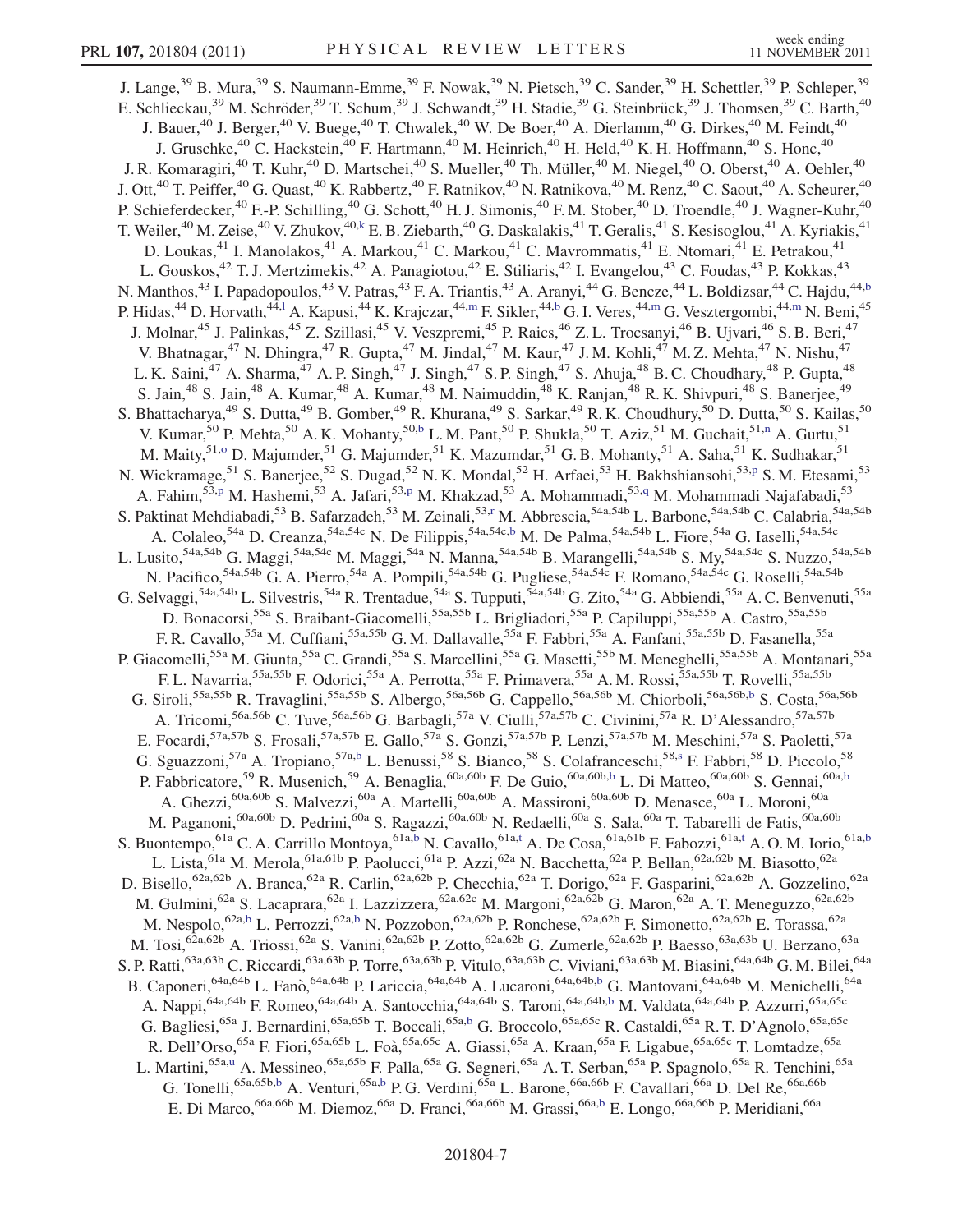S. Nourbakhsh,<sup>66a</sup> G. Organtini,<sup>66a,66b</sup> F. Pandolfi,<sup>66a,66b,b</sup> R. Paramatti,<sup>66a</sup> S. Rahatlou,<sup>66a,66b</sup> C. Rovelli,<sup>66a,b</sup> N. Amapane,<sup>67a,67b</sup> R. Arcidiacono,<sup>67a,67c</sup> S. Argiro,<sup>67a,67b</sup> M. Arneodo,<sup>67a,67c</sup> C. Biino,<sup>67a</sup> C. Botta,<sup>67a,67b,b</sup> N. Cartiglia, <sup>67a</sup> R. Castello, <sup>67a, 67b</sup> M. Costa, <sup>67a, 67b</sup> N. Demaria, <sup>67a</sup> A. Graziano, <sup>67a, 67b, b</sup> C. Mariotti, <sup>67a</sup> M. Marone, <sup>67a,67b</sup> S. Maselli, <sup>67a</sup> E. Migliore, <sup>67a,67b</sup> G. Mila, <sup>67a,67b</sup> V. Monaco, <sup>67a,67b</sup> M. Musich, <sup>67a,67b</sup> M. M. Obertino, <sup>67a, 67c</sup> N. Pastrone, <sup>67a</sup> M. Pelliccioni, <sup>67a, 67b</sup> A. Potenza, <sup>67a, 67b</sup> A. Romero, <sup>67a, 67b</sup> M. Ruspa, <sup>67a, 67c</sup> R. Sacchi,<sup>67a,67b</sup> V. Sola,<sup>67a,67b</sup> A. Solano,<sup>67a,67b</sup> A. Staiano,<sup>67a</sup> A. Vilela Pereira,<sup>67a</sup> S. Belforte,<sup>68a</sup> F. Cossutti,<sup>68a</sup> G. Della Ricca,<sup>68a,68b</sup> B. Gobbo,<sup>68a</sup> D. Montanino,<sup>68a,68b</sup> A. Penzo,<sup>68a</sup> S. G. Heo,<sup>69</sup> S. K. Nam,<sup>69</sup> S. Chang,<sup>70</sup> J. Chung,<sup>70</sup> D. H. Kim,<sup>70</sup> G. N. Kim,<sup>70</sup> J. E. Kim,<sup>70</sup> D. J. Kong,<sup>70</sup> H. Park,<sup>70</sup> S. R. Ro,<sup>70</sup> D. Son,<sup>70</sup> D. C. Son,<sup>70</sup> T. Son,<sup>70</sup> Zero Kim,<sup>71</sup> J. Y. Kim,<sup>71</sup> S. Song,<sup>71</sup> S. Choi,<sup>72</sup> B. Hong,<sup>72</sup> M. Jo,<sup>72</sup> H. Kim,<sup>72</sup> J. H. Kim,<sup>72</sup> T. J. Kim,<sup>72</sup> K. S. Lee,<sup>72</sup> D. H. Moon,<sup>72</sup> S. K. Park,<sup>72</sup> K. S. Sim,<sup>72</sup> M. Choi,<sup>73</sup> S. Kang,<sup>73</sup> H. Kim,<sup>73</sup> C. Park,<sup>73</sup> I. C. Park,<sup>73</sup> S. Park,<sup>73</sup> G. Ryu,<sup>73</sup> Y. Choi,<sup>74</sup> Y. K. Choi,<sup>74</sup> J. Goh,<sup>74</sup> M. S. Kim,<sup>74</sup> J. Lee,<sup>74</sup> S. Lee,<sup>74</sup> H. Seo,<sup>74</sup> I. Yu,<sup>74</sup> M. J. Bilinskas,<sup>75</sup> I. Grigelionis,<sup>75</sup> M. Janulis,<sup>75</sup> D. Martisiute,<sup>75</sup> P. Petrov,<sup>75</sup> T. Sabonis,<sup>75</sup> H. Castilla-Valdez,<sup>76</sup> E. De La Cruz-Burelo,<sup>76</sup> I. Heredia-de La Cruz,<sup>76</sup> R. Lopez-Fernandez,<sup>76</sup> R. Magaña Villalba,<sup>76</sup> A. Sánchez-Hernández,<sup>76</sup> L. M. Villasenor-Cendejas,<sup>76</sup> S. Carrillo Moreno,<sup>77</sup> F. Vazquez Valencia,<sup>77</sup> H. A. Salazar Ibarguen,<sup>78</sup> E. Casimiro Linares,<sup>79</sup> A. Morelos Pineda,<sup>79</sup> M. A. Reyes-Santos,<sup>79</sup> D. Krofcheck,<sup>80</sup> J. Tam, <sup>80</sup> P. H. Butler, <sup>81</sup> R. Doesburg, <sup>81</sup> H. Silverwood, <sup>81</sup> M. Ahmad, <sup>82</sup> I. Ahmed, <sup>82</sup> M. I. Asghar, <sup>82</sup> H. R. Hoorani, <sup>82</sup> W. A. Khan, <sup>82</sup> T. Khurshid, <sup>82</sup> S. Qazi, <sup>82</sup> G. Brona, <sup>83</sup> M. Cwiok, <sup>83</sup> W. Dominik, <sup>83</sup> K. Doroba, <sup>83</sup> A. Kalinowski, <sup>83</sup> M. Konecki,<sup>83</sup> J. Krolikowski,<sup>83</sup> T. Frueboes,<sup>84</sup> R. Gokieli,<sup>84</sup> M. Górski,<sup>84</sup> M. Kazana,<sup>84</sup> K. Nawrocki,<sup>84</sup> M. K. Romanowska-Rybinska, <sup>84</sup> M. Szleper, <sup>84</sup> G. Wrochna, <sup>84</sup> P. Zalewski, <sup>84</sup> N. Almeida, <sup>85</sup> P. Bargassa, <sup>85</sup> A. David, <sup>85</sup> P. Faccioli,<sup>85</sup> P. G. Ferreira Parracho,<sup>85</sup> M. Gallinaro,<sup>85</sup> P. Musella,<sup>85</sup> A. Nayak,<sup>85</sup> J. Pela,<sup>85,b</sup> P. Q. Ribeiro,<sup>85</sup> J. Seixas, <sup>85</sup> J. Varela, <sup>85</sup> S. Afanasiev, <sup>86</sup> I. Belotelov, <sup>86</sup> P. Bunin, <sup>86</sup> I. Golutvin, <sup>86</sup> V. Karjavin, <sup>86</sup> G. Kozlov, <sup>86</sup> A. Lanev, <sup>86</sup> P. Moisenz, <sup>86</sup> V. Palichik, <sup>86</sup> V. Perelygin, <sup>86</sup> M. Savina, <sup>86</sup> S. Shmatov, <sup>86</sup> V. Smirnov, <sup>86</sup> A. Volodko, <sup>86</sup> A. Zarubin,<sup>86</sup> V. Golovtsov,<sup>87</sup> Y. Ivanov,<sup>87</sup> V. Kim,<sup>87</sup> P. Levchenko,<sup>87</sup> V. Murzin,<sup>87</sup> V. Oreshkin,<sup>87</sup> I. Smirnov,<sup>87</sup> V. Sulimov, <sup>87</sup> L. Uvarov, <sup>87</sup> S. Vavilov, <sup>87</sup> A. Vorobyev, <sup>87</sup> An. Vorobyev, <sup>87</sup> Yu. Andreev, <sup>88</sup> A. Dermenev, <sup>88</sup> S. Gninenko, <sup>88</sup> N. Golubev, <sup>88</sup> M. Kirsanov, <sup>88</sup> N. Krasnikov, <sup>88</sup> V. Matveev, <sup>88</sup> A. Pashenkov, <sup>88</sup> A. Toropin, <sup>88</sup> S. Troitsky,<sup>88</sup> V. Epshteyn,<sup>89</sup> V. Gavrilov,<sup>89</sup> V. Kaftanov,<sup>89,a</sup> M. Kossov,<sup>89,b</sup> A. Krokhotin,<sup>89</sup> N. Lychkovskaya,<sup>89</sup> V. Popov, <sup>89</sup> G. Safronov, <sup>89</sup> S. Semenov, <sup>89</sup> V. Stolin, <sup>89</sup> E. Vlasov, <sup>89</sup> A. Zhokin, <sup>89</sup> E. Boos, <sup>90</sup> M. Dubinin, <sup>90, v</sup> L. Dudko,<sup>90</sup> A. Ershov,<sup>90</sup> A. Gribushin,<sup>90</sup> O. Kodolova,<sup>90</sup> I. Lokhtin,<sup>90</sup> A. Markina,<sup>90</sup> S. Obraztsov,<sup>90</sup> M. Perfilov,<sup>90</sup> S. Petrushanko, <sup>90</sup> L. Sarycheva, <sup>90</sup> V. Savrin, <sup>90</sup> A. Snigirev, <sup>90</sup> V. Andreev, <sup>91</sup> M. Azarkin, <sup>91</sup> I. Dremin, <sup>91</sup> M. Kirakosyan, <sup>91</sup> A. Leonidov, <sup>91</sup> S. V. Rusakov, <sup>91</sup> A. Vinogradov, <sup>91</sup> I. Azhgirey, <sup>92</sup> I. Bayshev, <sup>92</sup> S. Bitioukov, <sup>92</sup> V. Grishin, <sup>92,b</sup> V. Kachanov, <sup>92</sup> D. Konstantinov, <sup>92</sup> A. Korablev, <sup>92</sup> V. Krychkine, <sup>92</sup> V. Petrov, <sup>92</sup> R. Ryutin, <sup>92</sup> A. Sobol, <sup>92</sup> L. Tourtchanovitch, <sup>92</sup> S. Troshin, <sup>92</sup> N. Tyurin, <sup>92</sup> A. Uzunian, <sup>92</sup> A. Volkov, <sup>92</sup> P. Adzic, <sup>93,w</sup> M. Djordjevic,<sup>93</sup> D. Krpic,<sup>93,w</sup> J. Milosevic,<sup>93</sup> M. Aguilar-Benitez,<sup>94</sup> J. Alcaraz Maestre,<sup>94</sup> P. Arce,<sup>94</sup> C. Battilana,<sup>94</sup> E. Calvo,  $94$  M. Cepeda,  $94$  M. Cerrada,  $94$  M. Chamizo Llatas,  $94$  N. Colino,  $94$  B. De La Cruz,  $94$  A. Delgado Peris,  $94$ C. Diez Pardos, <sup>94</sup> D. Domínguez Vázquez, <sup>94</sup> C. Fernandez Bedoya, <sup>94</sup> J. P. Fernández Ramos, <sup>94</sup> A. Ferrando, <sup>94</sup> J. Flix, <sup>94</sup> M. C. Fouz, <sup>94</sup> P. Garcia-Abia, <sup>94</sup> O. Gonzalez Lopez, <sup>94</sup> S. Goy Lopez, <sup>94</sup> J. M. Hernandez, <sup>94</sup> M. I. Josa, <sup>94</sup> G. Merino, <sup>94</sup> J. Puerta Pelayo, <sup>94</sup> I. Redondo, <sup>94</sup> L. Romero, <sup>94</sup> J. Santaolalla, <sup>94</sup> M. S. Soares, <sup>94</sup> C. Willmott, <sup>94</sup> C. Albajar, <sup>95</sup> G. Codispoti, <sup>95</sup> J. F. de Trocóniz, <sup>95</sup> J. Cuevas, <sup>96</sup> J. Fernandez Menendez, <sup>96</sup> S. Folgueras, <sup>96</sup> I. Gonzalez Caballero,<sup>96</sup> L. Lloret Iglesias,<sup>96</sup> J.M. Vizan Garcia,<sup>96</sup> J.A. Brochero Cifuentes,<sup>97</sup> I.J. Cabrillo,<sup>97</sup> A. Calderon, <sup>97</sup> S. H. Chuang, <sup>97</sup> J. Duarte Campderros, <sup>97</sup> M. Felcini, <sup>97,x</sup> M. Fernandez, <sup>97</sup> G. Gomez, <sup>97</sup> J. Gonzalez Sanchez, <sup>97</sup> C. Jorda, <sup>97</sup> P. Lobelle Pardo, <sup>97</sup> A. Lopez Virto, <sup>97</sup> J. Marco, <sup>97</sup> R. Marco, <sup>97</sup> C. Martinez Rivero, <sup>97</sup> F. Matorras, <sup>97</sup> F. J. Munoz Sanchez, <sup>97</sup> J. Piedra Gomez, <sup>97, y</sup> T. Rodrigo, <sup>97</sup> A. Y. Rodríguez-Marrero,<sup>97</sup> A. Ruiz-Jimeno,<sup>97</sup> L. Scodellaro,<sup>97</sup> M. Sobron Sanudo,<sup>97</sup> I. Vila,<sup>97</sup> R. Vilar Cortabitarte, <sup>97</sup> D. Abbaneo, <sup>98</sup> E. Auffray, <sup>98</sup> G. Auzinger, <sup>98</sup> P. Baillon, <sup>98</sup> A. H. Ball, <sup>98</sup> D. Barney, <sup>98</sup> A. J. Bell,<sup>98,z</sup> D. Benedetti,<sup>98</sup> C. Bernet,<sup>98,d</sup> W. Bialas,<sup>98</sup> P. Bloch,<sup>98</sup> A. Bocci,<sup>98</sup> S. Bolognesi,<sup>98</sup> M. Bona,<sup>98</sup> H. Breuker,  $^{98}$  K. Bunkowski,  $^{98}$  T. Camporesi,  $^{98}$  G. Cerminara,  $^{98}$  T. Christiansen,  $^{98}$  J. A. Coarasa Perez,  $^{98}$  B. Curé,  $^{98}$ D. D'Enterria,<sup>98</sup> A. De Roeck,<sup>98</sup> S. Di Guida,<sup>98</sup> N. Dupont-Sagorin,<sup>98</sup> A. Elliott-Peisert,<sup>98</sup> B. Frisch,<sup>98</sup> W. Funk,<sup>98</sup> A. Gaddi,  $^{98}$  G. Georgiou,  $^{98}$  H. Gerwig,  $^{98}$  D. Gigi,  $^{98}$  K. Gill,  $^{98}$  D. Giordano,  $^{98}$  F. Glege,  $^{98}$  R. Gomez-Reino Garrido,  $^{98}$ M. Gouzevitch,<sup>98</sup> P. Govoni,<sup>98</sup> S. Gowdy,<sup>98</sup> L. Guiducci,<sup>98</sup> M. Hansen,<sup>98</sup> C. Hartl,<sup>98</sup> J. Harvey,<sup>98</sup> J. Hegeman,<sup>98</sup> B. Hegner,<sup>98</sup> H. F. Hoffmann,<sup>98</sup> A. Honma,<sup>98</sup> V. Innocente,<sup>98</sup> P. Janot,<sup>98</sup> K. Kaadze,<sup>98</sup> E. Karavakis,<sup>98</sup> P. Lecoq,<sup>98</sup> C. Lourenço, <sup>98</sup> T. Mäki, <sup>98</sup> M. Malberti, <sup>98</sup> L. Malgeri, <sup>98</sup> M. Mannelli, <sup>98</sup> L. Masetti, <sup>98</sup> A. Maurisset, <sup>98</sup> F. Meijers, <sup>98</sup>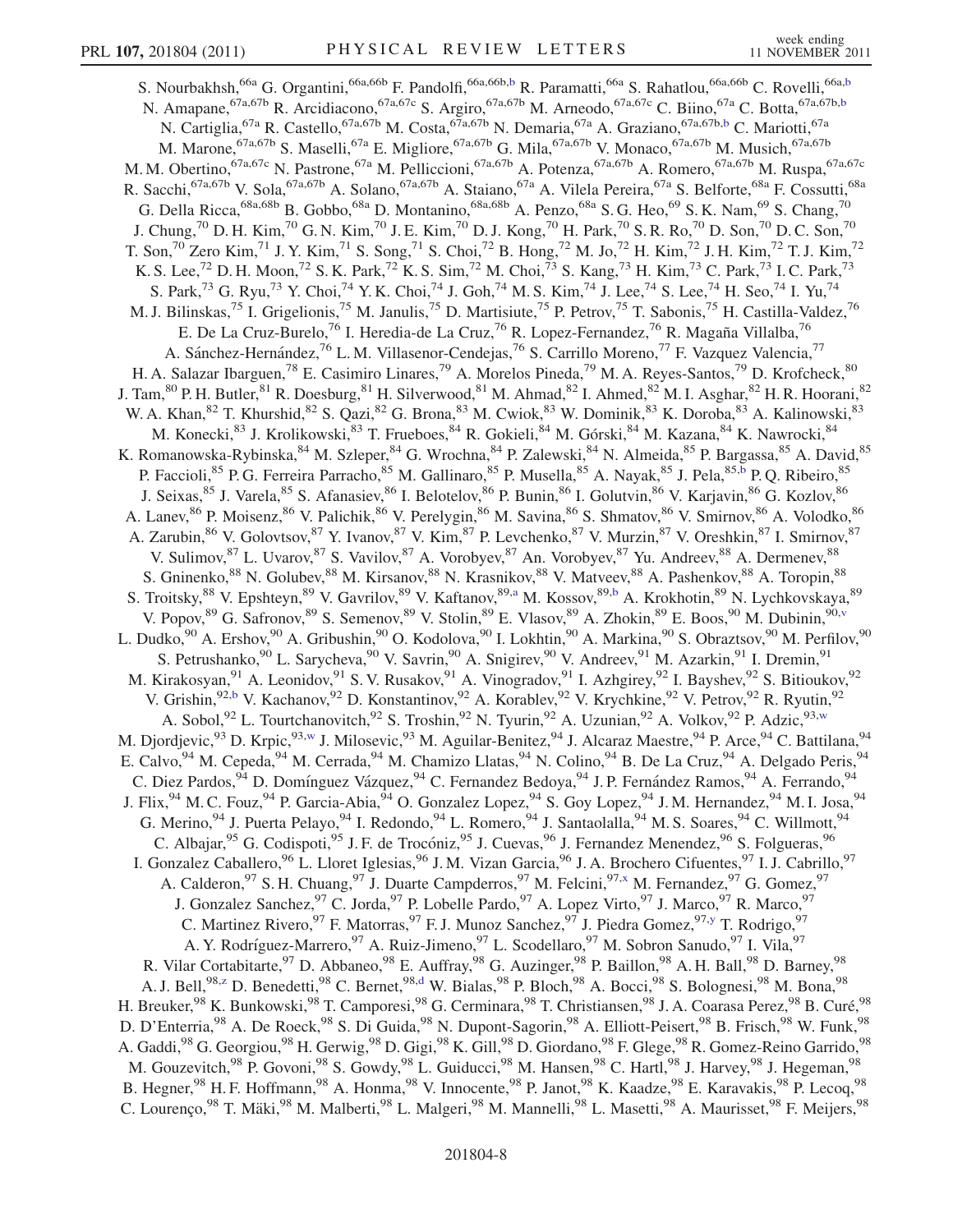S. Mersi,  $98$  E. Meschi,  $98$  R. Moser,  $98$  M. U. Mozer,  $98$  M. Mulders,  $98$  E. Nesvold,  $98, b$  M. Nguyen,  $98$  T. Orimoto,  $98$ L. Orsini,<sup>98</sup> E. Perez,<sup>98</sup> A. Petrilli,<sup>98</sup> A. Pfeiffer,<sup>98</sup> M. Pierini,<sup>98</sup> M. Pimiä,<sup>98</sup> D. Piparo,<sup>98</sup> G. Polese,<sup>98</sup> A. Racz,<sup>98</sup> J. Rodrigues Antunes,<sup>98</sup> G. Rolandi,<sup>98,aa</sup> T. Rommerskirchen,<sup>98</sup> M. Rovere,<sup>98</sup> H. Sakulin,<sup>98</sup> C. Schäfer,<sup>98</sup> C. Schwick,<sup>98</sup> I. Segoni,<sup>98</sup> A. Sharma,<sup>98</sup> P. Siegrist,<sup>98</sup> M. Simon,<sup>98</sup> P. Sphicas,<sup>98,bb</sup> M. Spiropulu,<sup>98,v</sup> M. Stoye,<sup>98</sup> P. Tropea,<sup>98</sup> A. Tsirou,<sup>98</sup> P. Vichoudis,<sup>98</sup> M. Voutilainen,<sup>98</sup> W. D. Zeuner,<sup>98</sup> W. Bertl,<sup>99</sup> K. Deiters,<sup>99</sup> W. Erdmann,<sup>99</sup> K. Gabathuler,<sup>99</sup> R. Horisberger,<sup>99</sup> Q. Ingram,<sup>99</sup> H. C. Kaestli,<sup>99</sup> S. König,<sup>99</sup> D. Kotlinski,<sup>99</sup> U. Langenegger,<sup>99</sup> F. Meier,<sup>99</sup> D. Renker,<sup>99</sup> T. Rohe,<sup>99</sup> J. Sibille,<sup>99,cc</sup> A. Starodumov,<sup>99,dd</sup> L. Bäni,<sup>100</sup> P. Bortignon,<sup>100</sup> L. Caminada,<sup>100,ee</sup> N. Chanon,<sup>100</sup> Z. Chen,<sup>100</sup> S. Cittolin,<sup>100</sup> G. Dissertori,<sup>100</sup> M. Dittmar,<sup>100</sup> J. Eugster,<sup>100</sup> K. Freudenreich,<sup>100</sup> C. Grab,<sup>100</sup> W. Hintz,<sup>100</sup> P. Lecomte,<sup>100</sup> W. Lustermann,<sup>100</sup> C. Marchica,<sup>100,ee</sup> P. Martinez Ruiz del Arbol,<sup>100</sup> P. Milenovic,<sup>100,ff</sup> F. Moortgat,<sup>100</sup> C. Nägeli,<sup>100,ee</sup> P. Nef,<sup>100</sup> F. Nessi-Tedaldi,<sup>100</sup> L. Pape,<sup>100</sup> F. Pauss,<sup>100</sup> T. Punz,<sup>100</sup> A. Rizzi,<sup>100</sup> F. J. Ronga,<sup>100</sup> M. Rossini,<sup>100</sup> L. Sala,<sup>100</sup> A. K. Sanchez,<sup>100</sup> M.-C. Sawley,<sup>100</sup> B. Stieger,<sup>100</sup> L. Tauscher,  $^{100,a}$  A. Thea,  $^{100}$  K. Theofilatos,  $^{100}$  D. Treille,  $^{100}$  C. Urscheler,  $^{100}$  R. Wallny,  $^{100}$  M. Weber,  $^{100}$ L. Wehrli,<sup>100</sup> J. Weng,<sup>100</sup> E. Aguilo,<sup>101</sup> C. Amsler,<sup>101</sup> V. Chiochia,<sup>101</sup> S. De Visscher,<sup>101</sup> C. Favaro,<sup>101</sup> M. Ivova Rikova, <sup>101</sup> B. Millan Mejias, <sup>101</sup> P. Otiougova, <sup>101</sup> C. Regenfus, <sup>101</sup> P. Robmann, <sup>101</sup> A. Schmidt, <sup>101</sup> H. Snoek,<sup>101</sup> Y. H. Chang,<sup>102</sup> K. H. Chen,<sup>102</sup> C. M. Kuo,<sup>102</sup> S. W. Li,<sup>102</sup> W. Lin,<sup>102</sup> Z. K. Liu,<sup>102</sup> Y. J. Lu,<sup>102</sup> D. Mekterovic,<sup>102</sup> R. Volpe,<sup>102</sup> J. H. Wu,<sup>102</sup> S. S. Yu,<sup>102</sup> P. Bartalini,<sup>103</sup> P. Chang,<sup>103</sup> Y. H. Chang,<sup>103</sup> Y. W. Chang,<sup>103</sup> Y. Chao,<sup>103</sup> K. F. Chen,<sup>103</sup> W.-S. Hou,<sup>103</sup> Y. Hsiung,<sup>103</sup> K. Y. Kao,<sup>103</sup> Y. J. Lei,<sup>103</sup> R.-S. Lu,<sup>103</sup> J. G. Shiu,<sup>103</sup> Y. M. Tzeng,<sup>103</sup> M. Wang,<sup>103</sup> A. Adiguzel,<sup>104</sup> M. N. Bakirci,<sup>104,gg</sup> S. Cerci,<sup>104,hh</sup> C. Dozen,<sup>104</sup> I. Dumanoglu,<sup>104</sup> E. Eskut,  $104$  S. Girgis,  $104$  G. Gokbulut,  $104$  I. Hos,  $104$  E. E. Kangal,  $104$  A. Kayis Topaksu,  $104$  G. Onengut,  $104$ K. Ozdemir, <sup>104</sup> S. Ozturk, <sup>104,ii</sup> A. Polatoz, <sup>104</sup> K. Sogut, <sup>104,jj</sup> D. Sunar Cerci, <sup>104,hh</sup> B. Tali, <sup>104,hh</sup> H. Topakli, <sup>104,gg</sup> D. Uzun,<sup>104</sup> L. N. Vergili,<sup>104</sup> M. Vergili,<sup>104</sup> I. V. Akin,<sup>105</sup> T. Aliev,<sup>105</sup> B. Bilin,<sup>105</sup> S. Bilmis,<sup>105</sup> M. Deniz,<sup>105</sup> H. Gamsizkan, <sup>105</sup> A. M. Guler, <sup>105</sup> K. Ocalan, <sup>105</sup> A. Ozpineci, <sup>105</sup> M. Serin, <sup>105</sup> R. Sever, <sup>105</sup> U. E. Surat, <sup>105</sup> E. Yildirim,<sup>105</sup> M. Zeyrek,<sup>105</sup> M. Deliomeroglu,<sup>106</sup> D. Demir,<sup>106,kk</sup> E. Gülmez,<sup>106</sup> B. Isildak,<sup>106</sup> M. Kaya,<sup>106,11</sup> O. Kaya, <sup>106,11</sup> M. Özbek, <sup>106</sup> S. Ozkorucuklu, <sup>106,mm</sup> N. Sonmez, <sup>106,nn</sup> L. Levchuk, <sup>107</sup> F. Bostock, <sup>108</sup> J. J. Brooke, <sup>108</sup> T. L. Cheng, <sup>108</sup> E. Clement, <sup>108</sup> D. Cussans, <sup>108</sup> R. Frazier, <sup>108</sup> J. Goldstein, <sup>108</sup> M. Grimes, <sup>108</sup> M. Hansen, <sup>108</sup> D. Hartley,<sup>108</sup> G. P. Heath,<sup>108</sup> H. F. Heath,<sup>108</sup> L. Kreczko,<sup>108</sup> S. Metson,<sup>108</sup> D. M. Newbold,<sup>108,00</sup> K. Nirunpong,<sup>108</sup> A. Poll,<sup>108</sup> S. Senkin,<sup>108</sup> V. J. Smith,<sup>108</sup> S. Ward,<sup>108</sup> L. Basso,<sup>109,pp</sup> K. W. Bell,<sup>109</sup> A. Belyaev,<sup>109,pp</sup> C. Brew,<sup>109</sup> R. M. Brown,<sup>109</sup> B. Camanzi,<sup>109</sup> D. J. A. Cockerill,<sup>109</sup> J. A. Coughlan,<sup>109</sup> K. Harder,<sup>109</sup> S. Harper,<sup>109</sup> J. Jackson,<sup>109</sup> B. W. Kennedy, <sup>109</sup> E. Olaiya, <sup>109</sup> D. Petyt, <sup>109</sup> B. C. Radburn-Smith, <sup>109</sup> C. H. Shepherd-Themistocleous, <sup>109</sup> I. R. Tomalin,<sup>109</sup> W. J. Womersley,<sup>109</sup> S. D. Worm,<sup>109</sup> R. Bainbridge,<sup>110</sup> G. Ball,<sup>110</sup> J. Ballin,<sup>110</sup> R. Beuselinck,<sup>110</sup> O. Buchmuller,<sup>110</sup> D. Colling,<sup>110</sup> N. Cripps,<sup>110</sup> M. Cutajar,<sup>110</sup> G. Davies,<sup>110</sup> M. Della Negra,<sup>110</sup> W. Ferguson,<sup>110</sup> J. Fulcher,<sup>110</sup> D. Futyan,<sup>110</sup> A. Gilbert,<sup>110</sup> A. Guneratne Bryer,<sup>110</sup> G. Hall,<sup>110</sup> Z. Hatherell,<sup>110</sup> J. Hays,<sup>110</sup> G. Iles,<sup>110</sup> M. Jarvis,<sup>110</sup> G. Karapostoli,<sup>110</sup> L. Lyons,<sup>110</sup> B. C. MacEvoy,<sup>110</sup> A.-M. Magnan,<sup>110</sup> J. Marrouche,<sup>110</sup> B. Mathias,<sup>110</sup> R. Nandi,<sup>110</sup> J. Nash,<sup>110</sup> A. Nikitenko,<sup>110,dd</sup> A. Papageorgiou,<sup>110</sup> M. Pesaresi,<sup>110</sup> K. Petridis,<sup>110</sup> M. Pioppi,<sup>110,qq</sup> D. M. Raymond,<sup>110</sup> S. Rogerson,<sup>110</sup> N. Rompotis,<sup>110</sup> A. Rose,<sup>110</sup> M. J. Ryan,<sup>110</sup> C. Seez,<sup>110</sup> P. Sharp,<sup>110</sup> A. Sparrow, <sup>110</sup> A. Tapper, <sup>110</sup> S. Tourneur, <sup>110</sup> M. Vazquez Acosta, <sup>110</sup> T. Virdee, <sup>110</sup> S. Wakefield, <sup>110</sup> N. Wardle, <sup>110</sup> D. Wardrope,<sup>110</sup> T. Whyntie,<sup>110</sup> M. Barrett,<sup>111</sup> M. Chadwick,<sup>111</sup> J. E. Cole,<sup>111</sup> P. R. Hobson,<sup>111</sup> A. Khan,<sup>111</sup> P. Kyberd,<sup>111</sup> D. Leslie,<sup>111</sup> W. Martin,<sup>111</sup> I. D. Reid,<sup>111</sup> L. Teodorescu,<sup>111</sup> K. Hatakeyama,<sup>112</sup> H. Liu,<sup>112</sup> C. Henderson,<sup>113</sup> T. Bose,<sup>114</sup> E. Carrera Jarrin,<sup>114</sup> C. Fantasia,<sup>114</sup> A. Heister,<sup>114</sup> J. St. John,<sup>114</sup> P. Lawson,<sup>114</sup> D. Lazic,<sup>114</sup> J. Rohlf,<sup>114</sup> D. Sperka,<sup>114</sup> L. Sulak,<sup>114</sup> A. Avetisyan,<sup>115</sup> S. Bhattacharya,<sup>115</sup> J. P. Chou,<sup>115</sup> D. Cutts,<sup>115</sup> A. Ferapontov,<sup>115</sup> U. Heintz,<sup>115</sup> S. Jabeen,<sup>115</sup> G. Kukartsev,<sup>115</sup> G. Landsberg,<sup>115</sup> M. Luk,<sup>115</sup> M. Narain,<sup>115</sup> D. Nguyen,  $^{115}$  M. Segala,  $^{115}$  T. Sinthuprasith,  $^{115}$  T. Speer,  $^{115}$  K. V. Tsang,  $^{115}$  R. Breedon,  $^{116}$  G. Breto,  $^{116}$ M. Calderon De La Barca Sanchez, 116 S. Chauhan, 116 M. Chertok, <sup>116</sup> J. Conway, <sup>116</sup> P. T. Cox, <sup>116</sup> J. Dolen, <sup>116</sup> R. Erbacher, <sup>116</sup> E. Friis, <sup>116</sup> W. Ko, <sup>116</sup> A. Kopecky, <sup>116</sup> R. Lander, <sup>116</sup> H. Liu, <sup>116</sup> S. Maruyama, <sup>116</sup> T. Miceli, <sup>116</sup> M. Nikolic,<sup>116</sup> D. Pellett,<sup>116</sup> J. Robles,<sup>116</sup> S. Salur,<sup>116</sup> T. Schwarz,<sup>116</sup> M. Searle,<sup>116</sup> J. Smith,<sup>116</sup> M. Squires,<sup>116</sup> M. Tripathi,<sup>116</sup> R. Vasquez Sierra,<sup>116</sup> C. Veelken,<sup>116</sup> V. Andreev,<sup>117</sup> K. Arisaka,<sup>117</sup> D. Cline,<sup>117</sup> R. Cousins,<sup>117</sup> A. Deisher,<sup>117</sup> J. Duris,<sup>117</sup> S. Erhan,<sup>117</sup> C. Farrell,<sup>117</sup> J. Hauser,<sup>117</sup> M. Ignatenko,<sup>117</sup> C. Jarvis,<sup>117</sup> C. Plager,<sup>117</sup> G. Rakness,<sup>117</sup> P. Schlein,<sup>117,a</sup> J. Tucker,<sup>117</sup> V. Valuev,<sup>117</sup> J. Babb,<sup>118</sup> A. Chandra,<sup>118</sup> R. Clare,<sup>118</sup> J. Ellison,<sup>118</sup> J. W. Gary,<sup>118</sup> F. Giordano,<sup>118</sup> G. Hanson,<sup>118</sup> G. Y. Jeng,<sup>118</sup> S. C. Kao,<sup>118</sup> F. Liu,<sup>118</sup> H. Liu,<sup>118</sup> O. R. Long,<sup>118</sup> A. Luthra,  $^{118}$  H. Nguyen,  $^{118}$  B. C. Shen,  $^{118,a}$  R. Stringer,  $^{118}$  J. Sturdy,  $^{118}$  S. Sumowidagdo,  $^{118}$  R. Wilken,  $^{118}$ S. Wimpenny,<sup>118</sup> W. Andrews,<sup>119</sup> J. G. Branson,<sup>119</sup> G. B. Cerati,<sup>119</sup> D. Evans,<sup>119</sup> F. Golf,<sup>119</sup> A. Holzner,<sup>119</sup>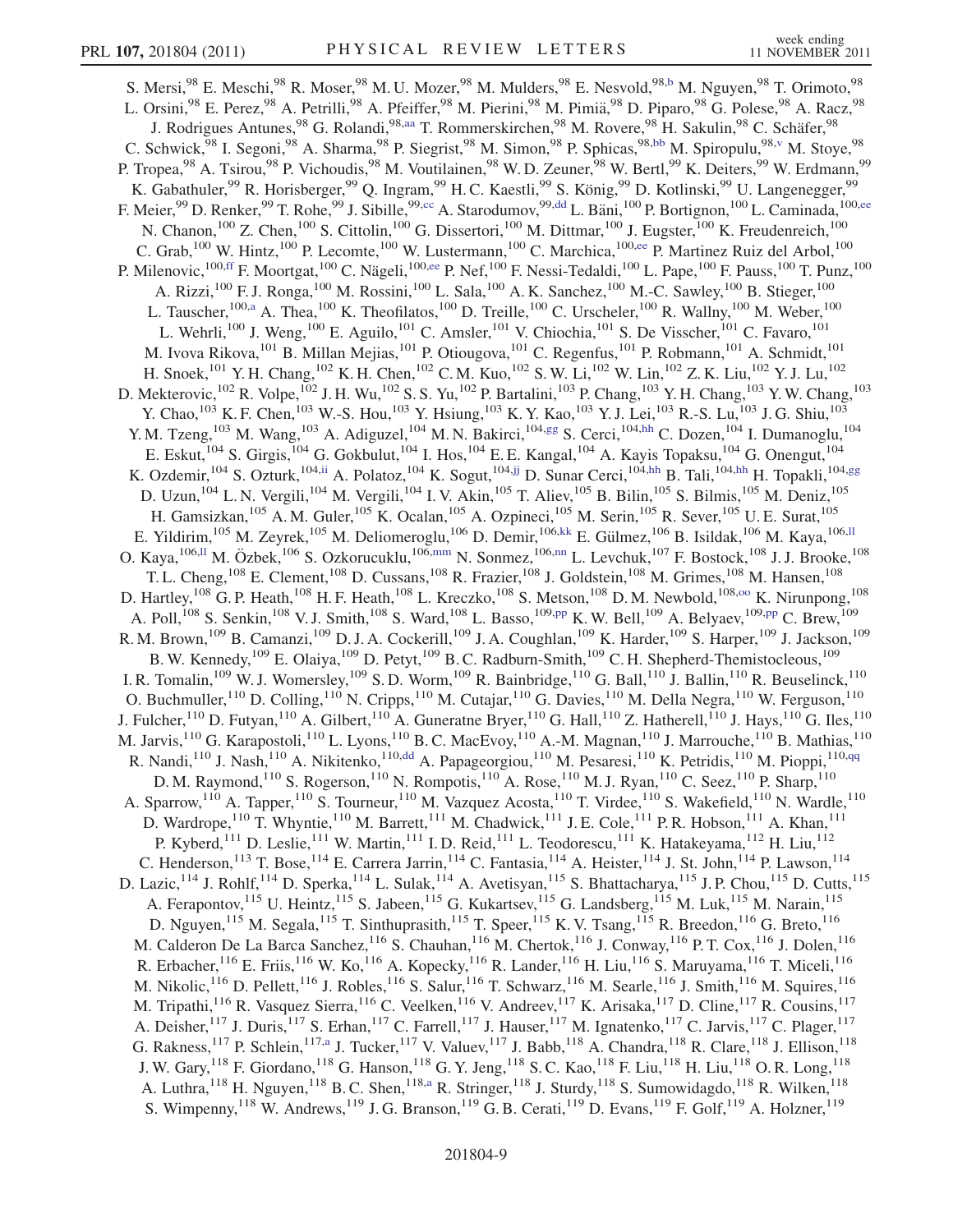R. Kelley,<sup>119</sup> M. Lebourgeois,<sup>119</sup> J. Letts,<sup>119</sup> B. Mangano,<sup>119</sup> S. Padhi,<sup>119</sup> C. Palmer,<sup>119</sup> G. Petrucciani,<sup>119</sup> H. Pi,<sup>119</sup> M. Pieri,<sup>119</sup> R. Ranieri,<sup>119</sup> M. Sani,<sup>119</sup> V. Sharma,<sup>119</sup> S. Simon,<sup>119</sup> E. Sudano,<sup>119</sup> M. Tadel,<sup>119</sup> Y. Tu,<sup>119</sup> A. Vartak,<sup>119</sup> S. Wasserbaech,<sup>119,rr</sup> F. Würthwein,<sup>119</sup> A. Yagil,<sup>119</sup> J. Yoo,<sup>119</sup> D. Barge,<sup>120</sup> R. Bellan,<sup>120</sup> C. Campagnari,<sup>120</sup> M. D'Alfonso,<sup>120</sup> T. Danielson,<sup>120</sup> K. Flowers,<sup>120</sup> P. Geffert,<sup>120</sup> J. Incandela,<sup>120</sup> C. Justus,<sup>120</sup> P. Kalavase,<sup>120</sup> S. A. Koay,<sup>120</sup> D. Kovalskyi,<sup>120</sup> V. Krutelyov,<sup>120</sup> S. Lowette,<sup>120</sup> N. Mccoll,<sup>120</sup> V. Pavlunin,<sup>120</sup> F. Rebassoo,<sup>120</sup> J. Ribnik,<sup>120</sup> J. Richman,<sup>120</sup> R. Rossin,<sup>120</sup> D. Stuart,<sup>120</sup> W. To,<sup>120</sup> J. R. Vlimant,<sup>120</sup> A. Apresyan,<sup>121</sup> A. Bornheim,<sup>121</sup> J. Bunn,<sup>121</sup> Y. Chen,<sup>121</sup> M. Gataullin,<sup>121</sup> Y. Ma,<sup>121</sup> A. Mott,<sup>121</sup> H. B. Newman,<sup>121</sup> C. Rogan,<sup>121</sup> K. Shin,<sup>121</sup> V. Timciuc,<sup>121</sup> P. Traczyk,<sup>121</sup> J. Veverka,<sup>121</sup> R. Wilkinson,<sup>121</sup> Y. Yang,<sup>121</sup> R. Y. Zhu,<sup>121</sup> B. Akgun,<sup>122</sup> R. Carroll,<sup>122</sup> T. Ferguson,<sup>122</sup> Y. Iiyama,<sup>122</sup> D. W. Jang,<sup>122</sup> S. Y. Jun,<sup>122</sup> Y. F. Liu,<sup>122</sup> M. Paulini,<sup>122</sup> J. Russ,<sup>122</sup> H. Vogel,<sup>122</sup> I. Vorobiev,<sup>122</sup> J. P. Cumalat,<sup>123</sup> M. E. Dinardo,<sup>123</sup> B. R. Drell,<sup>123</sup> C. J. Edelmaier,<sup>123</sup> W. T. Ford,<sup>123</sup> A. Gaz,<sup>123</sup> B. Heyburn,<sup>123</sup> E. Luiggi Lopez,<sup>123</sup> U. Nauenberg,<sup>123</sup> J. G. Smith,<sup>123</sup> K. Stenson,<sup>123</sup> K. A. Ulmer,<sup>123</sup> S. R. Wagner,<sup>123</sup> S. L. Zang,<sup>123</sup> L. Agostino,<sup>124</sup> J. Alexander,<sup>124</sup> D. Cassel,<sup>124</sup> A. Chatterjee,<sup>124</sup> S. Das,<sup>124</sup> N. Eggert,<sup>124</sup> L. K. Gibbons,<sup>124</sup> B. Heltsley,<sup>124</sup> W. Hopkins,<sup>124</sup> A. Khukhunaishvili,<sup>124</sup> B. Kreis,<sup>124</sup> G. Nicolas Kaufman,<sup>124</sup> J. R. Patterson,<sup>124</sup> D. Puigh,<sup>124</sup> A. Ryd,<sup>124</sup> E. Salvati,<sup>124</sup> X. Shi,<sup>124</sup> W. Sun,<sup>124</sup> W. D. Teo,<sup>124</sup> J. Thom,<sup>124</sup> J. Thompson,<sup>124</sup> J. Vaughan,<sup>124</sup> Y. Weng,<sup>124</sup> L. Winstrom,<sup>124</sup> P. Wittich,<sup>124</sup> A. Biselli,<sup>125</sup> G. Cirino,<sup>125</sup> D. Winn,<sup>125</sup> S. Abdullin,<sup>126</sup> M. Albrow,<sup>126</sup> J. Anderson,<sup>126</sup> G. Apollinari,<sup>126</sup> M. Atac,<sup>126</sup> J. A. Bakken,<sup>126</sup> L. A. T. Bauerdick,<sup>126</sup> A. Beretvas,<sup>126</sup> J. Berryhill,<sup>126</sup> P.C. Bhat,<sup>126</sup> I. Bloch,<sup>126</sup> F. Borcherding,<sup>126</sup> K. Burkett,<sup>126</sup> J.N. Butler,<sup>126</sup> V. Chetluru,<sup>126</sup> H. W. K. Cheung,<sup>126</sup> F. Chlebana,<sup>126</sup> S. Cihangir,<sup>126</sup> W. Cooper,<sup>126</sup> D. P. Eartly,<sup>126</sup> V. D. Elvira,<sup>126</sup> S. Esen,<sup>126</sup> I. Fisk,<sup>126</sup> J. Freeman,<sup>126</sup> Y. Gao,<sup>126</sup> E. Gottschalk,<sup>126</sup> D. Green,<sup>126</sup> K. Gunthoti,<sup>126</sup> O. Gutsche,<sup>126</sup> J. Hanlon,<sup>126</sup> R. M. Harris,<sup>126</sup> J. Hirschauer,<sup>126</sup> B. Hooberman,<sup>126</sup> H. Jensen,<sup>126</sup> M. Johnson,<sup>126</sup> U. Joshi,<sup>126</sup> R. Khatiwada,<sup>126</sup> B. Klima,<sup>126</sup> K. Kousouris,<sup>126</sup> S. Kunori,<sup>126</sup> S. Kwan,<sup>126</sup> C. Leonidopoulos,<sup>126</sup> P. Limon,<sup>126</sup> D. Lincoln,<sup>126</sup> R. Lipton,<sup>126</sup> J. Lykken,<sup>126</sup> K. Maeshima,<sup>126</sup> J. M. Marraffino,<sup>126</sup> D. Mason,<sup>126</sup> P. McBride,<sup>126</sup> T. Miao,<sup>126</sup> K. Mishra,<sup>126</sup> S. Mrenna,<sup>126</sup> Y. Musienko,<sup>126,ss</sup> C. Newman-Holmes,<sup>126</sup> V. O'Dell,<sup>126</sup> R. Pordes,<sup>126</sup> O. Prokofyev,<sup>126</sup> N. Saoulidou,<sup>126</sup> E. Sexton-Kennedy,<sup>126</sup> S. Sharma,<sup>126</sup> W. J. Spalding,<sup>126</sup> L. Spiegel,<sup>126</sup> P. Tan,<sup>126</sup> L. Taylor,<sup>126</sup> S. Tkaczyk,<sup>126</sup> L. Uplegger,<sup>126</sup> E. W. Vaandering,<sup>126</sup> R. Vidal,<sup>126</sup> J. Whitmore,<sup>126</sup> W. Wu,<sup>126</sup> F. Yang,<sup>126</sup> F. Yumiceva,<sup>126</sup> J. C. Yun,<sup>126</sup> D. Acosta,<sup>127</sup> P. Avery,<sup>127</sup> D. Bourilkov,<sup>127</sup> M. Chen,<sup>127</sup> M. De Gruttola,<sup>127</sup> G. P. Di Giovanni,<sup>127</sup> D. Dobur,<sup>127</sup> A. Drozdetskiy,<sup>127</sup> R. D. Field,<sup>127</sup> M. Fisher,<sup>127</sup> Y. Fu,<sup>127</sup> I. K. Furic,<sup>127</sup> J. Gartner,<sup>127</sup> B. Kim,<sup>127</sup> J. Konigsberg,<sup>127</sup> A. Korytov,<sup>127</sup> A. Kropivnitskaya,<sup>127</sup> T. Kypreos,<sup>127</sup> K. Matchev,<sup>127</sup> G. Mitselmakher,<sup>127</sup> L. Muniz,<sup>127</sup> C. Prescott,<sup>127</sup> R. Remington,<sup>127</sup> M. Schmitt,<sup>127</sup> B. Scurlock,<sup>127</sup> P. Sellers,<sup>127</sup> N. Skhirtladze,<sup>127</sup> M. Snowball,<sup>127</sup> D. Wang,<sup>127</sup> J. Yelton,<sup>127</sup> M. Zakaria,<sup>127</sup> C. Ceron,<sup>128</sup> V. Gaultney,<sup>128</sup> L. Kramer,<sup>128</sup> L. M. Lebolo,<sup>128</sup> S. Linn,<sup>128</sup> P. Markowitz,<sup>128</sup> G. Martinez,<sup>128</sup> D. Mesa,<sup>128</sup> J. L. Rodriguez,<sup>128</sup> T. Adams,<sup>129</sup> A. Askew,<sup>129</sup> J. Bochenek,<sup>129</sup> J. Chen,<sup>129</sup> B. Diamond,<sup>129</sup> S. V. Gleyzer,<sup>129</sup> J. Haas,<sup>129</sup> S. Hagopian,<sup>129</sup> V. Hagopian,<sup>129</sup> M. Jenkins,<sup>129</sup> K. F. Johnson,<sup>129</sup> H. Prosper,<sup>129</sup> L. Quertenmont,<sup>129</sup> S. Sekmen,<sup>129</sup> V. Veeraraghavan, <sup>129</sup> M. M. Baarmand, <sup>130</sup> B. Dorney, <sup>130</sup> S. Guragain, <sup>130</sup> M. Hohlmann, <sup>130</sup> H. Kalakhety, <sup>130</sup> R. Ralich,<sup>130</sup> I. Vodopiyanov,<sup>130</sup> M. R. Adams,<sup>131</sup> I. M. Anghel,<sup>131</sup> L. Apanasevich,<sup>131</sup> Y. Bai,<sup>131</sup> V. E. Bazterra,<sup>131</sup> R. R. Betts,<sup>131</sup> J. Callner,<sup>131</sup> R. Cavanaugh,<sup>131</sup> C. Dragoiu,<sup>131</sup> L. Gauthier,<sup>131</sup> C. E. Gerber,<sup>131</sup> D. J. Hofman,<sup>131</sup> S. Khalatyan,<sup>131</sup> G. J. Kunde,<sup>131</sup> F. Lacroix,<sup>131</sup> M. Malek,<sup>131</sup> C. O'Brien,<sup>131</sup> C. Silkworth,<sup>131</sup> C. Silvestre,<sup>131</sup> A. Smoron,<sup>131</sup> D. Strom,<sup>131</sup> N. Varelas,<sup>131</sup> U. Akgun,<sup>132</sup> E. A. Albayrak,<sup>132</sup> B. Bilki,<sup>132</sup> W. Clarida,<sup>132</sup> F. Duru,<sup>132</sup> C. K. Lae,<sup>132</sup> E. McCliment,<sup>132</sup> J.-P. Merlo,<sup>132</sup> H. Mermerkaya,<sup>132,tt</sup> A. Mestvirishvili,<sup>132</sup> A. Moeller,<sup>132</sup> J. Nachtman,<sup>132</sup> C. R. Newsom,<sup>132</sup> E. Norbeck,<sup>132</sup> J. Olson,<sup>132</sup> Y. Onel,<sup>132</sup> F. Ozok,<sup>132</sup> S. Sen,<sup>132</sup> J. Wetzel,<sup>132</sup> T. Yetkin,<sup>132</sup> K. Yi,<sup>132</sup> B. A. Barnett,<sup>133</sup> B. Blumenfeld,<sup>133</sup> A. Bonato,<sup>133</sup> C. Eskew,<sup>133</sup> D. Fehling,<sup>133</sup> G. Giurgiu,<sup>133</sup> A. V. Gritsan, <sup>133</sup> Z. J. Guo, <sup>133</sup> G. Hu, <sup>133</sup> P. Maksimovic, <sup>133</sup> S. Rappoccio, <sup>133</sup> M. Swartz, <sup>133</sup> N. V. Tran, <sup>133</sup> A. Whitbeck,<sup>133</sup> P. Baringer,<sup>134</sup> A. Bean,<sup>134</sup> G. Benelli,<sup>134</sup> O. Grachov,<sup>134</sup> R. P. Kenny Iii,<sup>134</sup> M. Murray,<sup>134</sup> D. Noonan, <sup>134</sup> S. Sanders, <sup>134</sup> J. S. Wood, <sup>134</sup> V. Zhukova, <sup>134</sup> A. F. Barfuss, <sup>135</sup> T. Bolton, <sup>135</sup> I. Chakaberia, <sup>135</sup> A. Ivanov,<sup>135</sup> S. Khalil,<sup>135</sup> M. Makouski,<sup>135</sup> Y. Maravin,<sup>135</sup> S. Shrestha,<sup>135</sup> I. Svintradze,<sup>135</sup> Z. Wan,<sup>135</sup> J. Gronberg,<sup>136</sup> D. Lange,<sup>136</sup> D. Wright,<sup>136</sup> A. Baden,<sup>137</sup> M. Boutemeur,<sup>137</sup> S. C. Eno,<sup>137</sup> D. Ferencek,<sup>137</sup> J. A. Gomez,<sup>137</sup> N. J. Hadley,<sup>137</sup> R. G. Kellogg,<sup>137</sup> M. Kirn,<sup>137</sup> Y. Lu,<sup>137</sup> A. C. Mignerey,<sup>137</sup> K. Rossato,<sup>137</sup> P. Rumerio,<sup>137</sup> F. Santanastasio,<sup>137</sup> A. Skuja,<sup>137</sup> J. Temple,<sup>137</sup> M. B. Tonjes,<sup>137</sup> S. C. Tonwar,<sup>137</sup> E. Twedt,<sup>137</sup> B. Alver, <sup>138</sup> G. Bauer, <sup>138</sup> J. Bendavid, <sup>138</sup> W. Busza, <sup>138</sup> E. Butz, <sup>138</sup> I. A. Cali, <sup>138</sup> M. Chan, <sup>138</sup> V. Dutta, <sup>138</sup> P. Everaerts,<sup>138</sup> G. Gomez Ceballos,<sup>138</sup> M. Goncharov,<sup>138</sup> K. A. Hahn,<sup>138</sup> P. Harris,<sup>138</sup> Y. Kim,<sup>138</sup> M. Klute,<sup>138</sup> Y.-J. Lee,<sup>138</sup> W. Li,<sup>138</sup> C. Loizides,<sup>138</sup> P.D. Luckey,<sup>138</sup> T. Ma,<sup>138</sup> S. Nahn,<sup>138</sup> C. Paus,<sup>138</sup> D. Ralph,<sup>138</sup> C. Roland,<sup>138</sup>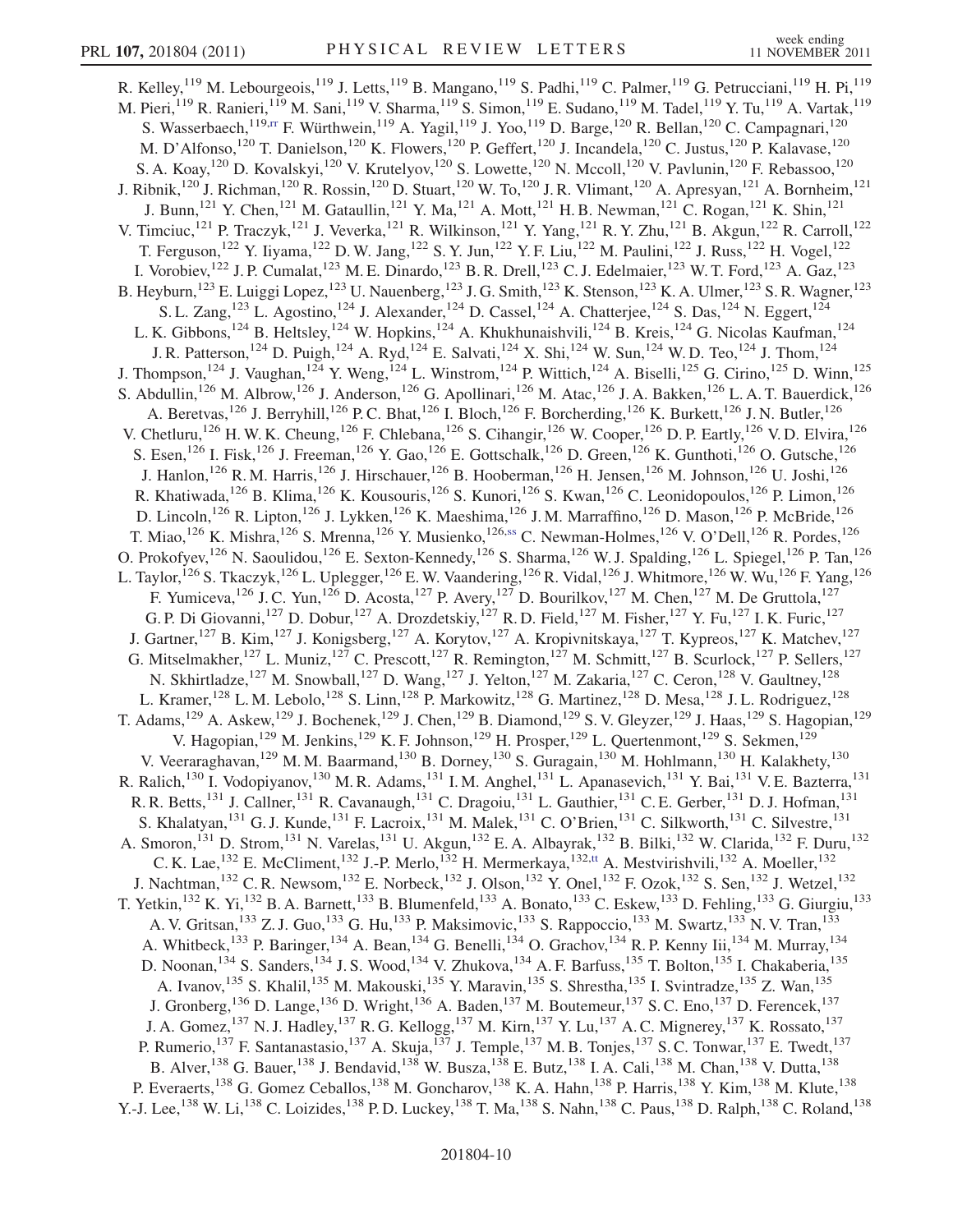G. Roland,<sup>138</sup> M. Rudolph,<sup>138</sup> G. S. F. Stephans,<sup>138</sup> F. Stöckli,<sup>138</sup> K. Sumorok,<sup>138</sup> K. Sung,<sup>138</sup> E. A. Wenger,<sup>138</sup> R. Wolf,<sup>138</sup> S. Xie,<sup>138</sup> M. Yang,<sup>138</sup> Y. Yilmaz,<sup>138</sup> A. S. Yoon,<sup>138</sup> M. Zanetti,<sup>138</sup> S. I. Cooper,<sup>139</sup> P. Cushman,<sup>139</sup> B. Dahmes,<sup>139</sup> A. De Benedetti,<sup>139</sup> P. R. Dudero,<sup>139</sup> G. Franzoni,<sup>139</sup> J. Haupt,<sup>139</sup> K. Klapoetke,<sup>139</sup> Y. Kubota,<sup>139</sup> J. Mans,<sup>139</sup> N. Pastika,<sup>139</sup> V. Rekovic,<sup>139</sup> R. Rusack,<sup>139</sup> M. Sasseville,<sup>139</sup> A. Singovsky,<sup>139</sup> N. Tambe,<sup>139</sup> L. M. Cremaldi,<sup>140</sup> R. Godang,<sup>140</sup> R. Kroeger,<sup>140</sup> L. Perera,<sup>140</sup> R. Rahmat,<sup>140</sup> D. A. Sanders,<sup>140</sup> D. Summers,<sup>140</sup> K. Bloom,<sup>141</sup> S. Bose,<sup>141</sup> J. Butt,<sup>141</sup> D. R. Claes,<sup>141</sup> A. Dominguez,<sup>141</sup> M. Eads,<sup>141</sup> J. Keller,<sup>141</sup> T. Kelly,<sup>141</sup> I. Kravchenko,<sup>141</sup> J. Lazo-Flores,<sup>141</sup> H. Malbouisson,<sup>141</sup> S. Malik,<sup>141</sup> G. R. Snow,<sup>141</sup> U. Baur,<sup>142</sup> A. Godshalk,<sup>142</sup> I. Iashvili,<sup>142</sup> S. Jain,<sup>142</sup> A. Kharchilava,<sup>142</sup> A. Kumar,<sup>142</sup> S. P. Shipkowski,<sup>142</sup> K. Smith,<sup>142</sup> J. Zennamo,<sup>142</sup> G. Alverson,<sup>143</sup> E. Barberis,<sup>143</sup> D. Baumgartel,<sup>143</sup> O. Boeriu,<sup>143</sup> M. Chasco,<sup>143</sup> S. Reucroft,<sup>143</sup> J. Swain,<sup>143</sup> D. Trocino,<sup>143</sup> D. Wood,<sup>143</sup> J. Zhang,<sup>143</sup> A. Anastassov,<sup>144</sup> A. Kubik,<sup>144</sup> N. Odell,<sup>144</sup> R. A. Ofierzynski,<sup>144</sup> B. Pollack,<sup>144</sup> A. Pozdnyakov,<sup>144</sup> M. Schmitt,<sup>144</sup> S. Stoynev,<sup>144</sup> M. Velasco,<sup>144</sup> S. Won,<sup>144</sup> L. Antonelli,<sup>145</sup> D. Berry,<sup>145</sup> A. Brinkerhoff,<sup>145</sup> M. Hildreth,<sup>145</sup> C. Jessop,<sup>145</sup> D. J. Karmgard,<sup>145</sup> J. Kolb,<sup>145</sup> T. Kolberg,<sup>145</sup> K. Lannon,  $^{145}$  W. Luo,  $^{145}$  S. Lynch,  $^{145}$  N. Marinelli,  $^{145}$  D. M. Morse,  $^{145}$  T. Pearson,  $^{145}$  R. Ruchti,  $^{145}$  J. Slaunwhite,  $^{145}$ N. Valls,<sup>145</sup> M. Wayne,<sup>145</sup> J. Ziegler,<sup>145</sup> B. Bylsma,<sup>146</sup> L. S. Durkin,<sup>146</sup> J. Gu,<sup>146</sup> C. Hill,<sup>146</sup> P. Killewald,<sup>146</sup> K. Kotov,  $^{146}$  T. Y. Ling,  $^{146}$  M. Rodenburg,  $^{146}$  G. Williams,  $^{146}$  N. Adam,  $^{147}$  E. Berry,  $^{147}$  P. Elmer,  $^{147}$  D. Gerbaudo,  $^{147}$ V. Halyo,<sup>147</sup> P. Hebda,<sup>147</sup> A. Hunt,<sup>147</sup> J. Jones,<sup>147</sup> E. Laird,<sup>147</sup> D. Lopes Pegna,<sup>147</sup> D. Marlow,<sup>147</sup> T. Medvedeva,<sup>147</sup> M. Mooney, <sup>147</sup> J. Olsen, <sup>147</sup> P. Piroué, <sup>147</sup> X. Quan, <sup>147</sup> H. Saka, <sup>147</sup> D. Stickland, <sup>147</sup> C. Tully, <sup>147</sup> J. S. Werner, <sup>147</sup> A. Zuranski,<sup>147</sup> J. G. Acosta,<sup>148</sup> X. T. Huang,<sup>148</sup> A. Lopez,<sup>148</sup> H. Mendez,<sup>148</sup> S. Oliveros,<sup>148</sup> J. E. Ramirez Vargas,<sup>148</sup> A. Zatserklyaniy,<sup>148</sup> E. Alagoz,<sup>149</sup> V. E. Barnes,<sup>149</sup> G. Bolla,<sup>149</sup> L. Borrello,<sup>149</sup> D. Bortoletto,<sup>149</sup> M. De Mattia,<sup>149</sup> A. Everett,<sup>149</sup> A. F. Garfinkel,<sup>149</sup> L. Gutay,<sup>149</sup> Z. Hu,<sup>149</sup> M. Jones,<sup>149</sup> O. Koybasi,<sup>149</sup> M. Kress,<sup>149</sup> A. T. Laasanen,<sup>149</sup> N. Leonardo,<sup>149</sup> C. Liu,<sup>149</sup> V. Maroussov,<sup>149</sup> P. Merkel,<sup>149</sup> D. H. Miller,<sup>149</sup> N. Neumeister,<sup>149</sup> I. Shipsey,<sup>149</sup> D. Silvers,<sup>149</sup> A. Svyatkovskiy,<sup>149</sup> H.D. Yoo,<sup>149</sup> J. Zablocki,<sup>149</sup> Y. Zheng,<sup>149</sup> P. Jindal,<sup>150</sup> N. Parashar,<sup>150</sup> C. Boulahouache,<sup>151</sup> K. M. Ecklund,<sup>151</sup> F. J. M. Geurts,<sup>151</sup> B. P. Padley,<sup>151</sup> R. Redjimi,<sup>151</sup> J. Roberts,<sup>151</sup> J. Zabel,<sup>151</sup> B. Betchart,<sup>152</sup> A. Bodek,<sup>152</sup> Y. S. Chung,<sup>152</sup> R. Covarelli,<sup>152</sup> P. de Barbaro,<sup>152</sup> R. Demina,<sup>152</sup> Y. Eshaq,<sup>152</sup> H. Flacher,<sup>152</sup> A. Garcia-Bellido,<sup>152</sup> P. Goldenzweig,<sup>152</sup> Y. Gotra,<sup>152</sup> J. Han,<sup>152</sup> A. Harel,<sup>152</sup> D.C. Miner,<sup>152</sup> D. Orbaker,<sup>152</sup> G. Petrillo,<sup>152</sup> W. Sakumoto,<sup>152</sup> D. Vishnevskiy,<sup>152</sup> M. Zielinski,<sup>152</sup> A. Bhatti,<sup>153</sup> R. Ciesielski,<sup>153</sup> L. Demortier,<sup>153</sup> K. Goulianos,<sup>153</sup> G. Lungu,<sup>153</sup> S. Malik,<sup>153</sup> C. Mesropian,<sup>153</sup> M. Yan,<sup>153</sup> O. Atramentov,<sup>154</sup> A. Barker,<sup>154</sup> D. Duggan,<sup>154</sup> Y. Gershtein,<sup>154</sup> R. Gray,<sup>154</sup> E. Halkiadakis,<sup>154</sup> D. Hidas,<sup>154</sup> D. Hits,<sup>154</sup> A. Lath,<sup>154</sup> S. Panwalkar, <sup>154</sup> R. Patel, <sup>154</sup> K. Rose, <sup>154</sup> S. Schnetzer, <sup>154</sup> S. Somalwar, <sup>154</sup> R. Stone, <sup>154</sup> S. Thomas, <sup>154</sup> G. Cerizza, <sup>155</sup> M. Hollingsworth,<sup>155</sup> S. Spanier,<sup>155</sup> Z. C. Yang,<sup>155</sup> A. York,<sup>155</sup> R. Eusebi,<sup>156</sup> W. Flanagan,<sup>156</sup> J. Gilmore,<sup>156</sup> A. Gurrola, <sup>156</sup> T. Kamon, <sup>156</sup> V. Khotilovich, <sup>156</sup> R. Montalvo, <sup>156</sup> I. Osipenkov, <sup>156</sup> Y. Pakhotin, <sup>156</sup> J. Pivarski, <sup>156</sup> A. Safonov,<sup>156</sup> S. Sengupta,<sup>156</sup> A. Tatarinov,<sup>156</sup> D. Toback,<sup>156</sup> M. Weinberger,<sup>156</sup> N. Akchurin,<sup>157</sup> C. Bardak,<sup>157</sup> J. Damgov,<sup>157</sup> C. Jeong,<sup>157</sup> K. Kovitanggoon,<sup>157</sup> S. W. Lee,<sup>157</sup> T. Libeiro,<sup>157</sup> P. Mane,<sup>157</sup> Y. Roh,<sup>157</sup> A. Sill,<sup>157</sup> I. Volobouev,<sup>157</sup> R. Wigmans,<sup>157</sup> E. Yazgan,<sup>157</sup> E. Appelt,<sup>158</sup> E. Brownson,<sup>158</sup> D. Engh,<sup>158</sup> C. Florez,<sup>158</sup> W. Gabella,<sup>158</sup> M. Issah,<sup>158</sup> W. Johns,<sup>158</sup> P. Kurt,<sup>158</sup> C. Maguire,<sup>158</sup> A. Melo,<sup>158</sup> P. Sheldon,<sup>158</sup> B. Snook,<sup>158</sup> S. Tuo, <sup>158</sup> J. Velkovska, <sup>158</sup> M. W. Arenton, <sup>159</sup> M. Balazs, <sup>159</sup> S. Boutle, <sup>159</sup> B. Cox, <sup>159</sup> B. Francis, <sup>159</sup> R. Hirosky,<sup>159</sup> A. Ledovskoy,<sup>159</sup> C. Lin,<sup>159</sup> C. Neu,<sup>159</sup> R. Yohay,<sup>159</sup> S. Gollapinni,<sup>160</sup> R. Harr,<sup>160</sup> P. E. Karchin,<sup>160</sup> P. Lamichhane,<sup>160</sup> M. Mattson,<sup>160</sup> C. Milstène,<sup>160</sup> A. Sakharov,<sup>160</sup> M. Anderson,<sup>161</sup> M. Bachtis,<sup>161</sup> J. N. Bellinger,<sup>161</sup> D. Carlsmith,<sup>161</sup> S. Dasu,<sup>161</sup> J. Efron,<sup>161</sup> K. Flood,<sup>161</sup> L. Gray,<sup>161</sup> K. S. Grogg,<sup>161</sup> M. Grothe,<sup>161</sup> R. Hall-Wilton,<sup>161</sup> M. Herndon, <sup>161</sup> A. Hervé, <sup>161</sup> P. Klabbers, <sup>161</sup> J. Klukas, <sup>161</sup> A. Lanaro, <sup>161</sup> C. Lazaridis, <sup>161</sup> J. Leonard, <sup>161</sup> R. Loveless,<sup>161</sup> A. Mohapatra,<sup>161</sup> F. Palmonari,<sup>161</sup> D. Reeder,<sup>161</sup> I. Ross,<sup>161</sup> A. Savin,<sup>161</sup> W. H. Smith,<sup>161</sup> J. Swanson,  $^{161}$  and M. Weinberg  $^{161}$ 

(CMS Collaboration)

<sup>1</sup> Yerevan Physics Institute, Yerevan, Armenia<br><sup>2</sup>Institut für Hockenergianhysik der OcAW Wien.  $2$ Institut für Hochenergiephysik der OeAW, Wien, Austria  $3$ National Centre for Particle and High Energy Physics, Minsk, Belarus <sup>4</sup>Universiteit Antwerpen, Antwerpen, Belgium <sup>5</sup>Vrije Universiteit Brussel, Brussel, Belgium<br><sup>6</sup>Université Libre de Bruxelles, Bruxelles, Belgi  $6$ Université Libre de Bruxelles, Bruxelles, Belgium <sup>7</sup>Ghent University, Ghent, Belgium

## 201804-11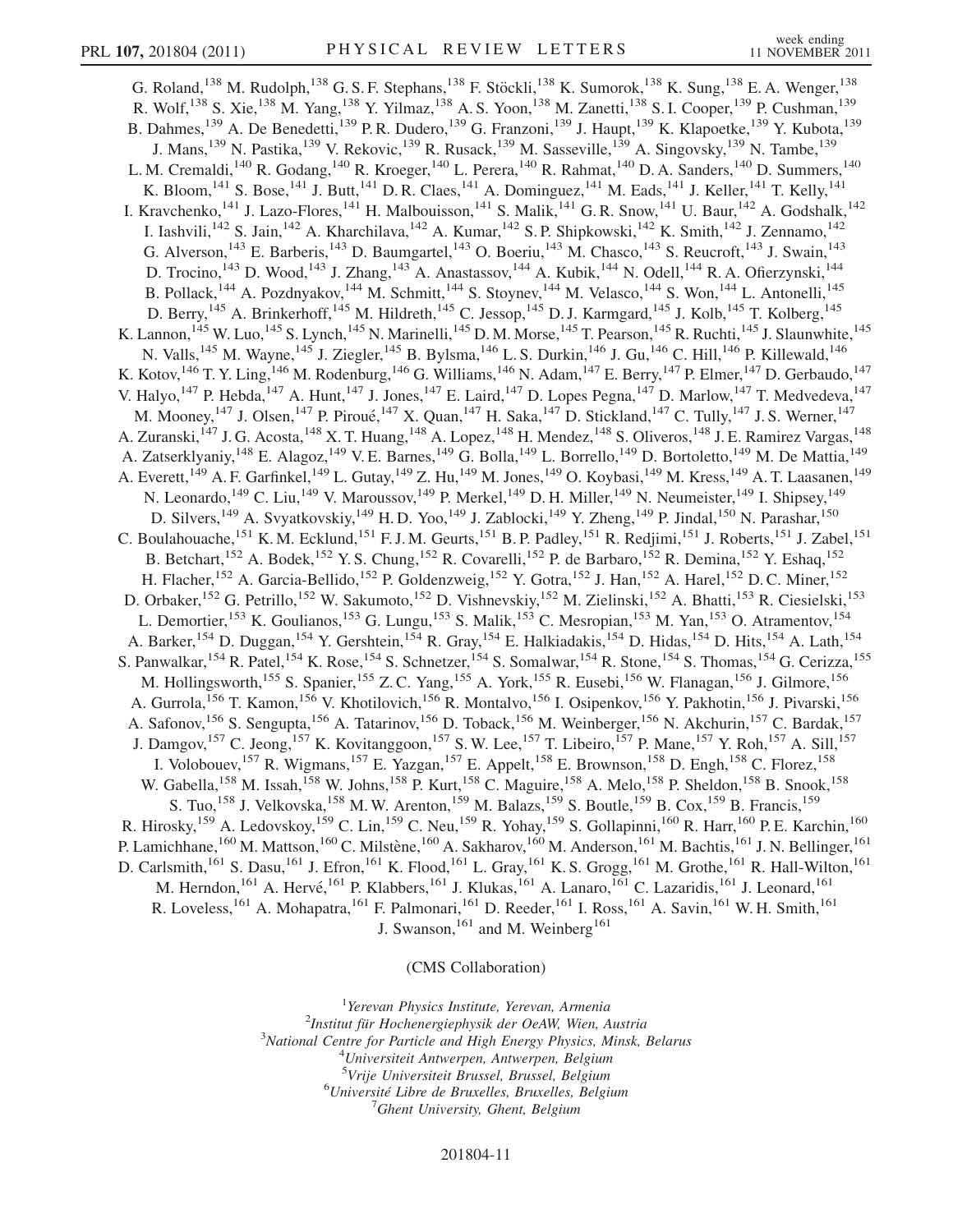<sup>8</sup>Université Catholique de Louvain, Louvain-la-Neuve, Belgium <sup>9</sup>Université de Mons, Mons, Belgium <sup>10</sup>Centro Brasileiro de Pesquisas Fisicas, Rio de Janeiro, Brazil<br><sup>11</sup>Universidade do Estado do Rio de Janeiro, Rio de Janeiro, Brazil<br><sup>12</sup>Instituto de Fisica Teorica, Universidade Estadual Paulista, Sao Paulo, Brazil<br><sup>1</sup> <sup>18</sup>Technical University of Split, Split, Croatia<br><sup>19</sup>University of Split, Split, Croatia<br><sup>20</sup>Institute Rudjer Boskovic, Zagreb, Croatia<br><sup>21</sup>University of Cyprus, Nicosia, Cyprus <sup>22</sup>Charles University, Prague, Czech Republic<br><sup>23</sup>Academy of Scientific Research and Technology of the Arab Republic of Egypt,<br>Egyptian Network of High Energy Physics, Cairo, Egypt <sup>24</sup>National Institute of Chemical Physics and Biophysics, Tallinn, Estonia <sup>25</sup>Department of Physics, University of Helsinki, Helsinki, Finland<br><sup>26</sup>Helsinki Institute of Physics, Helsinki, Finland<br><sup>27</sup>Lappeenranta University of Technology, Lappeenranta, Finland<br><sup>28</sup>Laboratoire d'Annecy-le-Vieux  $\begin{array}{c} \begin{array}{c} \text{CNRS/IN2P3, Strasbourg, France}\\ 3^3 \text{Centre de Calcul de l'Institut National de Physique V1P1900; Franco & P110000\\ 3^3 \text{University de Lyon, Université Claude Bernard Lyon 1, CNRS-IN2P3, Institute de Physique Nucleáire de Lyon, Villeurbanne, France}\\ \end{array} \\ \begin{array}{c} \begin{array}{c} \text{33} \text{University of Heurbar, D.} \\ \text{44} \text{Institute of High Energy Physics and Information, Tbilisi State University, I. P100000\\ 4^3 \text{Institute of High Energy Physics} \end{array} \\ \begin{array}{c$ <sup>47</sup> Panjab University, Chandigarh, India<br><sup>48</sup> University of Delhi, Delhi, India <sup>49</sup>Saha Institute of Nuclear Physics, Kolkata, India<br><sup>50</sup>Bhabha Atomic Research Centre, Mumbai, India <sup>51</sup>Tata Institute of Fundamental Research-EHEP, Mumbai, India<br><sup>52</sup>Tata Institute of Fundamental Research-HECR, Mumbai, India<br><sup>53</sup>Institute for Research and Fundamental Sciences (IPM), Tehran, Iran<br><sup>53</sup>Institute for Resea <sup>54c</sup>Politecnico di Bari, Bari, Italy<br><sup>55a</sup>INFN Sezione di Bologna, Bologna, Italy<br><sup>55b</sup>Università di Bologna, Bologna, Italy <sup>56a</sup>INFN Sezione di Catania, Catania, Italy<br><sup>56b</sup>Università di Catania, Catania, Italy  $57a$ <sub>INFN</sub> Sezione di Firenze, Firenze, Italy  $57b$ <sub>Università di Firenze, Firenze, Italy</sub> <sup>58</sup>INFN Laboratori Nazionali di Frascati, Frascati, Italy <sup>59</sup>INFN Sezione di Genova, Genova, Italy 60a<sub>INFN</sub> Sezione di Milano-Bicocca, Milano, Italy <sup>60b</sup>Università di Milano-Bicocca, Milano, Italy

## 201804-12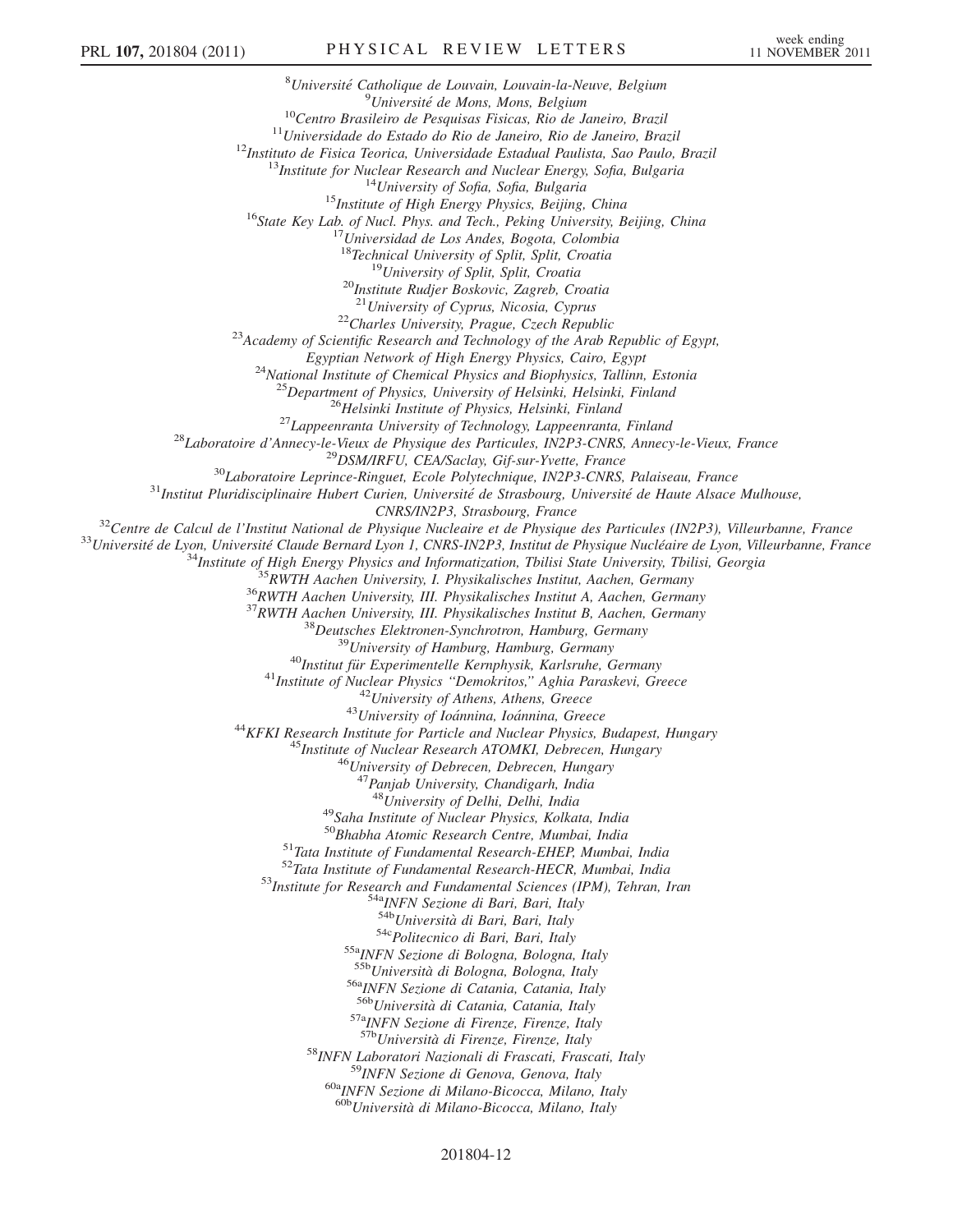<sup>61a</sup>INFN Sezione di Napoli, Napoli, Italy<br><sup>61b</sup>Università di Napoli "Federico II," Napoli, Italy <sup>62b</sup>Università di Padova, Padova, Italy <sup>62b</sup>Università di Padova, Padova, Italy <sup>62c</sup>Università di Trento (Trento), Padova, Italy <sup>63a</sup>INFN Sezione di Pavia, Pavia, Italy <sup>63b</sup>Università di Pavia, Pavia, Italy <sup>64a</sup>INFN Sezione di Perugia, Perugia, Italy <sup>64b</sup>Università di Perugia, Perugia, Italy <sup>65a</sup>INFN Sezione di Pisa, Pisa, Italy <sup>65b</sup>Università di Pisa, Pisa, Italy <sup>65c</sup>Scuola Normale Superiore di Pisa, Pisa, Italy <sup>66a</sup>INFN Sezione di Roma, Roma, Italy <sup>66b</sup>Università di Roma ''La Sapienza,'' Roma, Italy <sup>67a</sup>INFN Sezione di Torino, Torino, Italy <sup>67b</sup>Università di Torino, Torino, <sup>67c</sup>Università del Piemonte Orientale (Novara), Torino, Italy <sup>68a</sup>INFN Sezione di Trieste, Trieste, Italy <sup>68b</sup>Università di Trieste, Trieste, Italy <sup>69</sup>Kangwon National University, Chunchon, Korea<br><sup>70</sup>Kyungpook National University, Daegu, Korea <sup>71</sup>Chonnam National University, Institute for Universe and Elementary Particles, Kwangju, Korea<br><sup>72</sup>Korea University, Seoul, Korea<br><sup>73</sup>University of Seoul, Seoul, Korea<br><sup>74</sup>Sungkyunkwan University, Suwon, Korea<br><sup>75</sup>Vilni <sup>75</sup>Vilnius University, Vilnius, Lithuania<br>
<sup>75</sup>Vilnius University, Vilnius, Lithuania<br>
<sup>77</sup>Centro de Inversidaal Beroamericana, Mexico City, Mexico<br>
<sup>77</sup>Universidaal Beroamericana, Mexico City, Mexico<br>
<sup>78</sup>Benemerita Uni  $\begin{small} ^{94}\text{Centro de Investigaciones Energéticas Medioambientales y Tecnológicas (CIEMAT), Madrid, Spain\\ ^{95}\text{Universidad Autónoma de Madrid, Madrid, Spain}\\ ^{96}\text{Inisirisidad de Ovielo, Ovielo, Opiio}\\ ^{97}\text{Instituto de Física de Cantabria (IFCA), CSIC-Universidad de Cantabria, Santander, Spain}\\ ^{98}\text{CERN, European Organization for Nuclear Research, Geneva, Switzerland}\\ ^{99}\text{Paul Scherrer Institute, Wiligen, Switzerland}\\ ^{100}\text{Institute for Particle Physics, ETH Zurich, Zurich, Switzerland}\\ ^{102}\text{Nonional Central University, Chung-Li, Taiwan}\\ ^{102}\text{National Taiwan$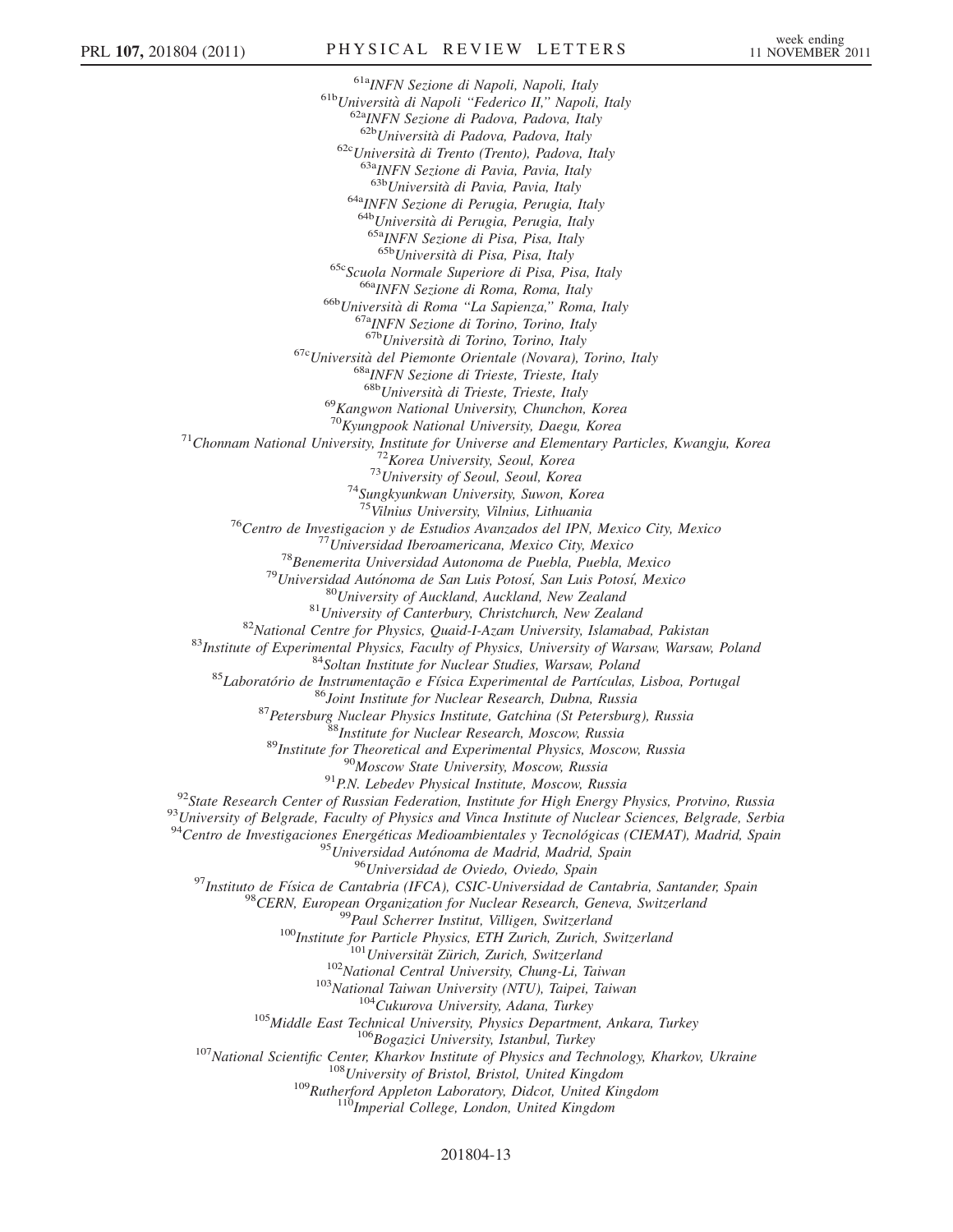<sup>111</sup>Brunel University, Uxbridge, United Kingdom<br><sup>112</sup>Baylor University, Waco, Texas 76706, USA <sup>113</sup>The University of Alabama, Tuscaloosa, Alabama 35487, USA <sup>114</sup>Boston University, Boston, Massachusetts 02215, USA <sup>115</sup>Brown University, Providence, Rhode Island 02912, USA<br><sup>116</sup>University of California, Davis, Davis, California 95616, USA<br><sup>117</sup>University of California, Los Angeles, Los Angeles, California 90095, USA<br><sup>118</sup>University <sup>119</sup>University of California, San Diego, La Jolla, California 92093, USA<br><sup>120</sup>University of California, Santa Barbara, Santa Barbara, California 93106, USA<br><sup>121</sup>California Institute of Technology, Pasadena, California 91  $^{123}University of Colorado at Boulder, Boulder, Colorado 80309, USA  
\n ^{124}Cornell University, Ithaca, New York 14853, USA  
\n ^{125} Fairfield University, Fairfield, Connecticut 06824, USA  
\n ^{126}Fermi National Accelerator Laboratory, Batavia, Illinois 60510, USA  
\n ^{127}University of Florida, Gainesville, Florida 32611, USA  
\n ^{128}Florida International University, Miami, Florida 33199, USA  
\n ^{129}Florida State University, Tallahassee, Florida 32306, USA$ <sup>130</sup>Florida Institute of Technology, Melbourne, Florida 32901, USA<br><sup>131</sup>University of Illinois at Chicago (UIC), Chicago, Illinois 60607, USA<br><sup>132</sup>The University of Iowa, Iowa City, Iowa 52242, USA<br><sup>133</sup>Johns Hopkins Uni <sup>135</sup> Kansas State University, Manhattan, Kansas 66506, USA<br><sup>136</sup> Lawrence Livermore National Laboratory, Livermore, California 94720, USA<br><sup>137</sup> University of Maryland, College Park, Maryland 20742, USA<br><sup>138</sup> Massachusett <sup>145</sup>University of Notre Dame, Notre Dame, Indiana 46556, USA <sup>146</sup>The Ohio State University, Columbus, Ohio 43210, USA <sup>147</sup>Princeton University, Princeton, New Jersey 08544, USA<br>
<sup>148</sup>University of Puerto Rico, Mayaguez, Puerto Rico 00680<br>
<sup>149</sup>Purdue University, West Lafayette, Indiana 47907, USA<br>
<sup>150</sup>Purdue University Calumet, Hammond <sup>158</sup>Vanderbilt University, Nashville, Tennessee 37235, USA <sup>159</sup>University of Virginia, Charlottesville, Virginia 22901, USA <sup>160</sup>Wayne State University, Detroit, Michigan 48202, USA <sup>161</sup>University of Wisconsin, Madison, Wisconsin 53706, USA

a Deceased.

<sup>b</sup>Also at CERN, European Organization for Nuclear Research, Geneva, Switzerland.

c Also at Universidade Federal do ABC, Santo Andre, Brazil.

<sup>d</sup>Also at Laboratoire Leprince-Ringuet, Ecole Polytechnique, IN2P3-CNRS, Palaiseau, France.

e<br>Also at British University, Cairo, Egypt.

f Also at Ain Shams University, Cairo, Egypt.

g Also at Soltan Institute for Nuclear Studies, Warsaw, Poland.

h Also at Massachusetts Institute of Technology, Cambridge, MA, USA.

201804-14